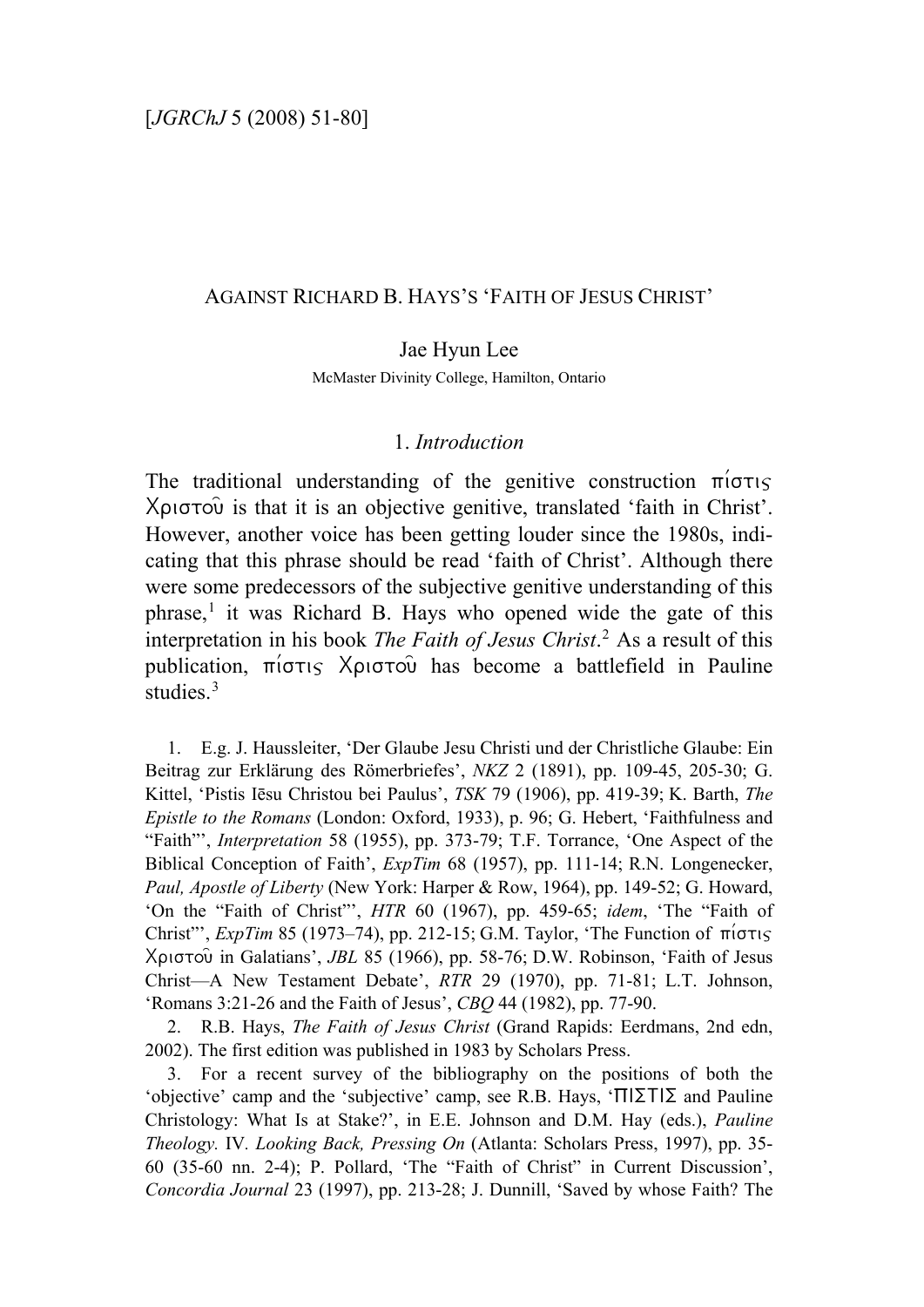At an SBL meeting in the middle of the 1990s, J.D.G. Dunn (for the objective genitive) and Richard B. Hays (for the subjective genitive), the primary representatives of each camp, exchanged defenses of their own stances and critiques of the other position. Hays mainly focused on Romans and the theological aspect of  $\pi$ i $\sigma\tau$  X $\rho$ <sub>i</sub> $\sigma\sigma\tilde{\nu}$ : i.e. (1) the relation between Christology and soteriology in Pauline theology; (2) the humanity of Jesus; (3) experiential-expressive versus 'narrative' theology; (4) the cruciform character of Christian obedience; and (5) the righteousness of God as covenant-faithfulness.<sup>[4](#page-1-0)</sup> On the other hand, Dunn approached the matter of  $\pi(\sigma\tau)$  X $\rho\sigma\sigma\tilde{\omega}$  by examining the form of this phrase, including semantic, grammatical and syntactical views, and by considering the context and the flow of Paul's argument in Romans and Galatians.<sup>[5](#page-1-1)</sup>

How, then, can we evaluate the arguments of each camp? One of the best ways is to enter the central thought of each of the two groups, and examine its foundation and how the argument is built. Probably it would be wise to start with the argument of the 'subjective genitive' group because they claim that their view provides an alternative to the traditional reading of this problematic phrase.

As a contribution to this discussion, in this paper I will dialogue with the view of Richard B. Hays, who is thought of as a watershed figure in the debate about  $\pi(\sigma\tau)$  Xpi $\sigma\tau\circ\hat{\theta}$ , and investigate the firmness of both the foundation on which he establishes his argument for the translation 'faith of Christ' and the building which is the result of his thought.

In order to facilitate this task, I will restrict my study with two limitations. First, my study will be confined to the letter to the Galatians, because Hays's first book formulates his argument about  $\pi$ <sub>i</sub> $\sigma$ <sup>r</sup> Xριστού from that epistle. Secondly, until crucial evidence for a proper translation is established, I will take a neutral stance as best as I can by using  $\pi$ i $\sigma\tau$  X $\rho$ <sub>i</sub> $\sigma\tau$ <sup>o</sup> without translating it into English.

I will first examine Hays's argument from the underlying narrative structure. For Hays, the argument for 'the faith of Christ' stands on the narrative structure discovered by a structural analysis of Gal. 3.13-14, 4.3-6 and 3.21-22, and especially on application of an actantial analysis

Function of πίστις Χριστοῦ in Pauline Theology', *Colloquium* 30 (1998), pp. 3-25.

4. Hays, ' $\Pi\Sigma T \Sigma$  and Pauline Christology', pp. 40-50, 55-57.

<span id="page-1-1"></span><span id="page-1-0"></span>5. J.D.G. Dunn, 'Once More,  $\Pi$ | $\Sigma$ T $|\Sigma$  XP $|\Sigma$ TOY', in E.E. Johnson and D.M. Hay (eds.), *Pauline Theology*, 61-81.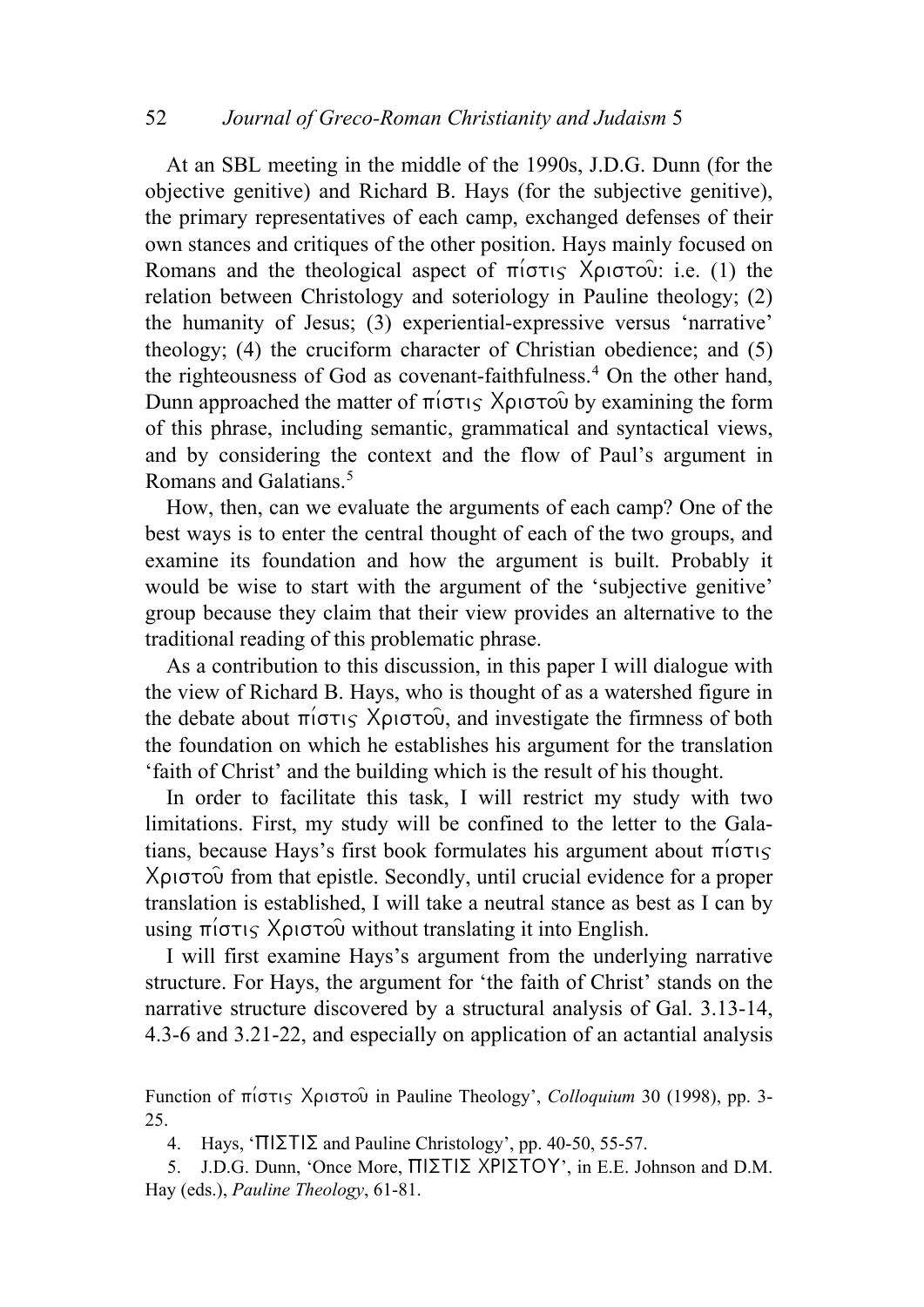of Gal. 3.21-22. After explaining his methodology and application, I will evaluate his narrative model by applying his method with the help of a linguistic approach. Then I will investigate the suitability of translating the phrase as 'faith of Christ' in Paul's argument by determining Paul's major emphasis.

### 2. *The Argument of Richard B. Hays*

#### *The Methodological Model*

Richard B. Hays uses A.J. Greimas's technique as his methodological model, which includes an assumption that narrative texts are deeply related to the laws of syntax.<sup>[6](#page-2-0)</sup> Briefly speaking, just as a grammatical sentence is composed of various syntactical elements (e.g. subject, predicate, object, etc.) whose relationships can be diagrammed, Greimas's model operates on the assumption that narrative has similar kinds of elements and tries to clarify the relation among the elements of a narrative by using a diagram of narrative syntax.<sup>[7](#page-2-1)</sup>

In this model, a narrative has three large frames of sequence: the initial sequence, the topical sequence and the final sequence. Among these, the topical sequence is the most important, because it is about the central events of the story.

Each narrative sequence is constituted by three narrative syntagms (syntactical units): a contract syntagm, a disjunction/conjunction syntagm and a performance syntagm.[8](#page-2-2) The contract syntagm is a unit in which 'the protagonist is charged to perform', and the disjunction/ conjunction syntagm is a unit in which 'the protagonist sets out on the quest to carry out the "contract"'.[9](#page-2-3) A performance syntagm is a unit in which the protagonist completes or fails in the task. Moreover, in Greimas's model, each syntagm also contains some functions which are called 'canonical functions': a contract syntagm has mandating/ acceptance and communication/reception functions; and a performance syntagm has confrontation, domination/submission, and attribution/

<span id="page-2-2"></span><span id="page-2-1"></span><span id="page-2-0"></span>6. A.J. Greimas, *Sémantique Structurale* (Paris: Librarie Larousse, 1966); *idem*, *Du Sens* (Paris: Seuil, 1970).

- 7. Hays, *The Faith of Jesus Christ,* p. 83.
- 8. Hays, *The Faith of Jesus Christ,* p. 85.
- <span id="page-2-3"></span>9. Hays, *The Faith of Jesus Christ,* p. 85.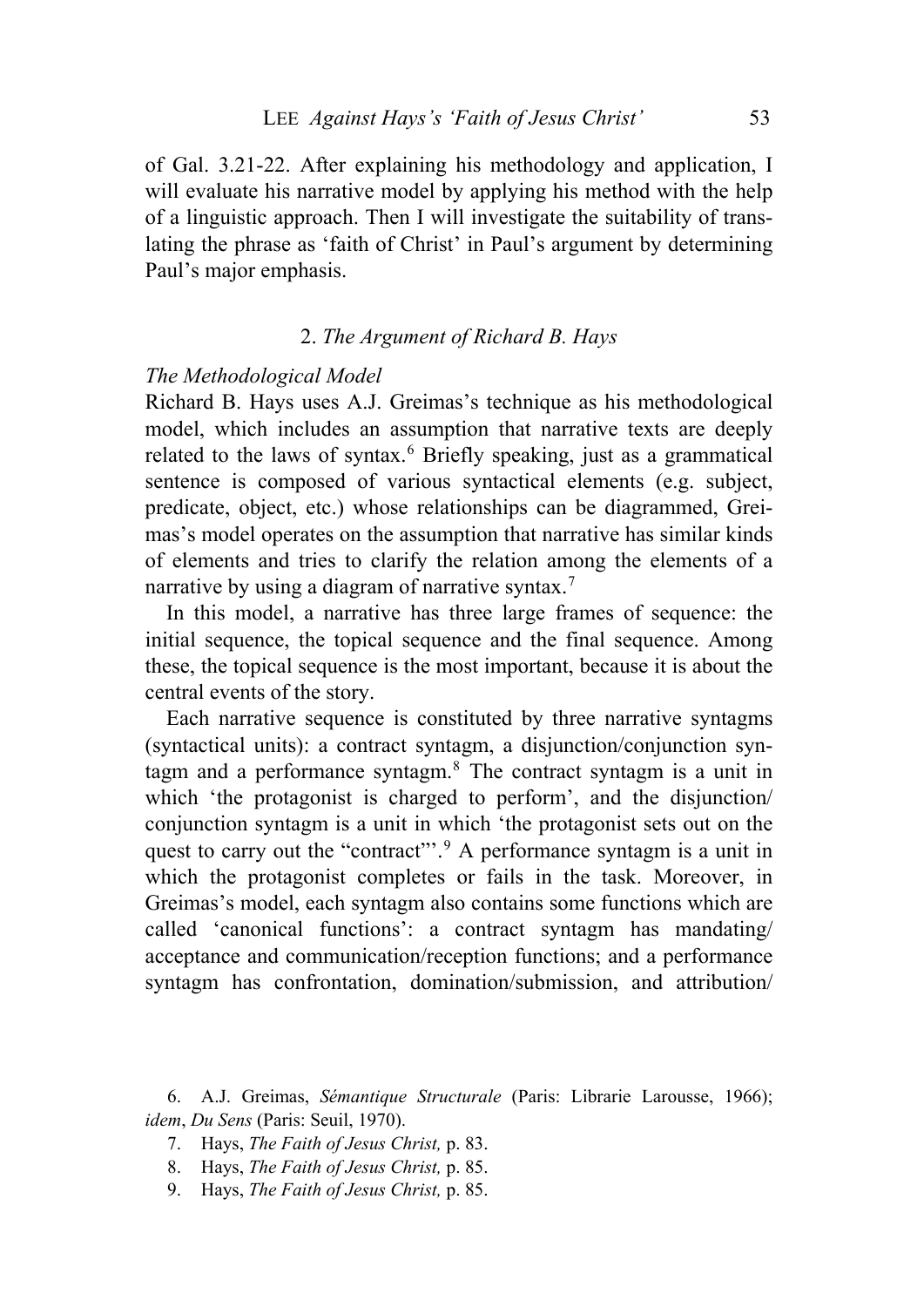## 54 *Journal of Greco-Roman Christianity and Judaism* 5

deprivation functions. Such an understanding is demonstrated in Figure 1.[10](#page-3-0)

|                  | Topical sequence |              |  |                         |                |
|------------------|------------------|--------------|--|-------------------------|----------------|
| Initial sequence | Contract         | Disjunction/ |  | Performance Attribution | Final sequence |
|                  |                  | Conjunction  |  |                         |                |

The essence of Greimas's model is the actantial model. It is an attempt to discern the role and relation among the actants (agents and objects) of the story. According to their roles in a narrative there are six actants.[11](#page-3-1)

- The Sender: the figure who sets up the mandate in the contract syntagm
- The Subject: the figure who receives the mandate (e.g. hero or protagonist)
- The Object: the thing or quality that the sender wants to communicate to someone
- The Receiver: the figure to whom the Sender wants to communicate the Object
- The Opponent: the figure or force that seeks to prevent the Subject from carrying out the mandate
- The Helper: the figure or force that aids the Subject in carrying out the mandate

The interrelation of these actants, which presents the stereoscopic view of the sequence as a whole, is diagrammed in Figure 2.[12](#page-3-2)



Figure 2: A diagrammed actantial structure

- <span id="page-3-0"></span>10. Hays, *The Faith of Jesus Christ,* p. 90.
- <span id="page-3-1"></span>11. Hays, *The Faith of Jesus Christ,* pp. 90-91.
- <span id="page-3-2"></span>12. Hays, *The Faith of Jesus Christ,* pp. 90-91.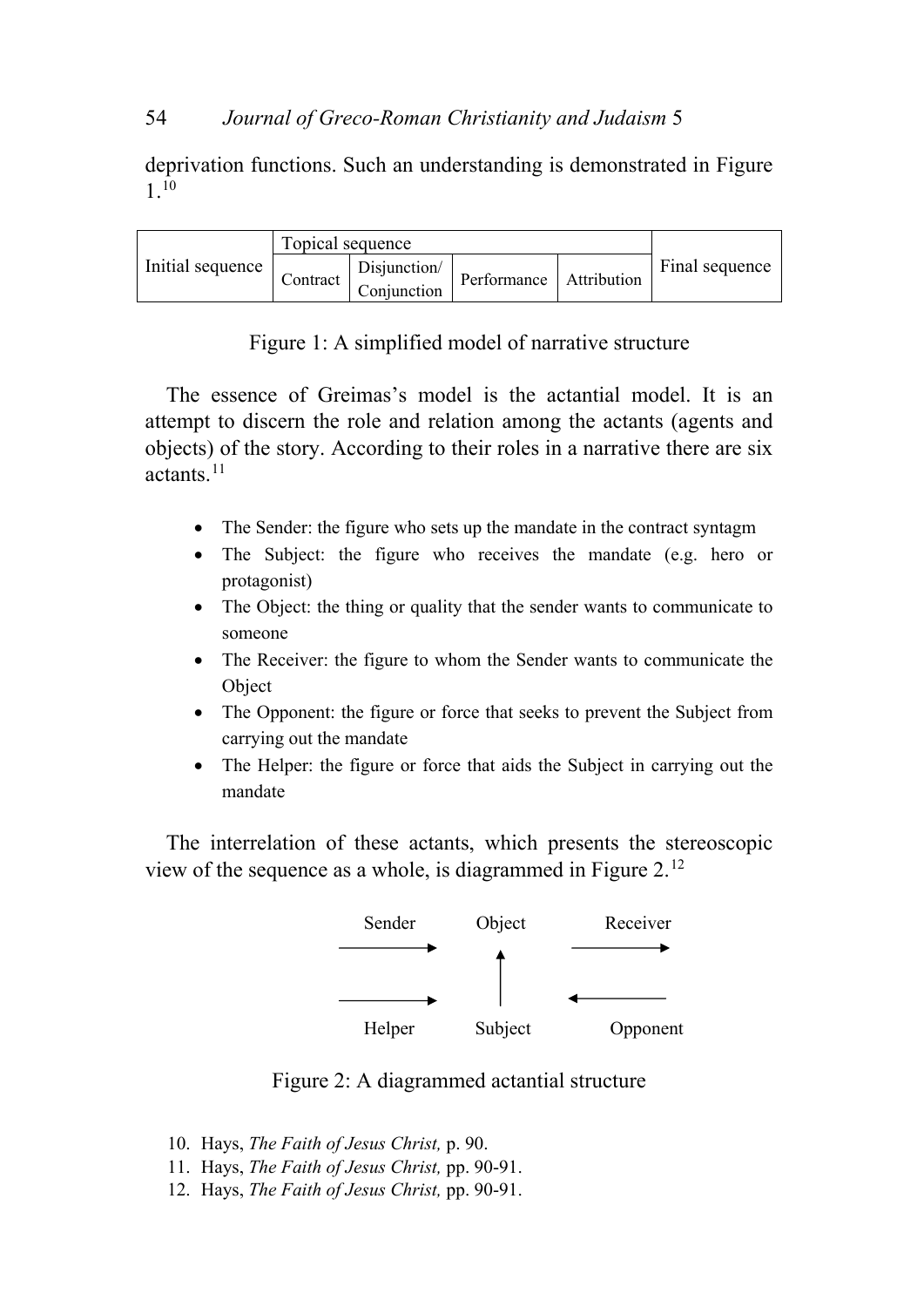## *Galatians 4.3-6 and 3.13-14*

With the above model, Hays analyzes Gal. 4.3-6 and 3.13-14 and defines the basic narrative structure of the story of Jesus. He begins with Gal. 4.3-6 because it seems to give the overall narrative fame. He regards Gal. 4.3 as the initial sequence of a story which mentions the human predicament (the enslaved situation under  $\tau\alpha$   $\sigma\tau$ oixei $\alpha$   $\tau\alpha\hat{v}$  $k\acute{o}$ quou), and he deals with Gal. 4.4-6 as the topical sequence of the narrative structure. In Gal. 4.4, he sees the Sender and the Subject: God as the Sender who sent his Son; and his Son as the Subject ( $\epsilon$ ) ( $\epsilon$ )  $\epsilon$   $\alpha$   $\pi$ )  $\epsilon$   $\alpha$   $\alpha$   $\alpha$   $\alpha$ )  $\alpha$   $\alpha$   $\alpha$   $\alpha$   $\alpha$   $\alpha$ and  $\overset{\circ}{\mathcal{O}}$  ru clauses in Gal. 4.5-6 he extracts the elements of the Objects (freedom, adoption, and the Spirit), the Receivers (those under law, us) and the Opponent (the law):  $\hat{v}$   $\alpha$  to  $\hat{v}$  u  $\hat{v}$  u  $\hat{v}$  is  $\hat{c}$   $\alpha$   $\gamma$ op  $\alpha$   $\alpha$   $\eta$   $\alpha$   $\tau\hat{n}$  $\nu$  $u$ iοθεσίαν απολάβωμεν. ότι δέ έστε υιοί, εξαπέστειλεν ο θεός το  $\pi$ νεύμα του νίου αυτού (Gal. 4.4-5). His analysis of the topical sequence is expressed thus:  $13$ 

|                     | Topical sequence       |          |             |                   |
|---------------------|------------------------|----------|-------------|-------------------|
| Contract            | Disjunction/           |          | Performance | Attribution       |
|                     | Conjunction            |          |             |                   |
| έξαπέστειλεν ο θεος | γενόμενον              |          |             | ότι δέ έστε υίοί, |
| τον υίον αυτού      | $\epsilon$ κ γυναικός, |          |             | έξαπέστειλεν ο    |
| ίνα τοὺς ὑπὸ νόμον  | γενόμενον              |          |             | θεός τό πνεύμα    |
| έξαγοράση, ίνα την  | $\phi$ πό νόμον        |          |             | του νίου αυτου    |
| υίοθεσίαν           |                        |          |             | είς τάς καρδίας   |
| άπολάβωμεν          |                        |          |             | ἡμών              |
|                     |                        | Freedom  |             | those under law   |
|                     | God                    | adoption |             | us                |
|                     |                        | Spirit   |             | us                |
|                     |                        |          |             |                   |
|                     |                        |          | God's son   | law               |

Figure 3: Hays's narrative structure of Gal. 4.3-6

Even though Hays extracts Jesus as the Subject, the specific performance of the Subject is not clear in the analysis of Gal. 4.3-6. So he fills in the gap by relying on another actantial analysis, this time of Gal. 3.13-14. In the actantial model of Gal. 3.13, the Subject is Christ

<span id="page-4-0"></span>13. Hays, *The Faith of Jesus Christ,* p. 103.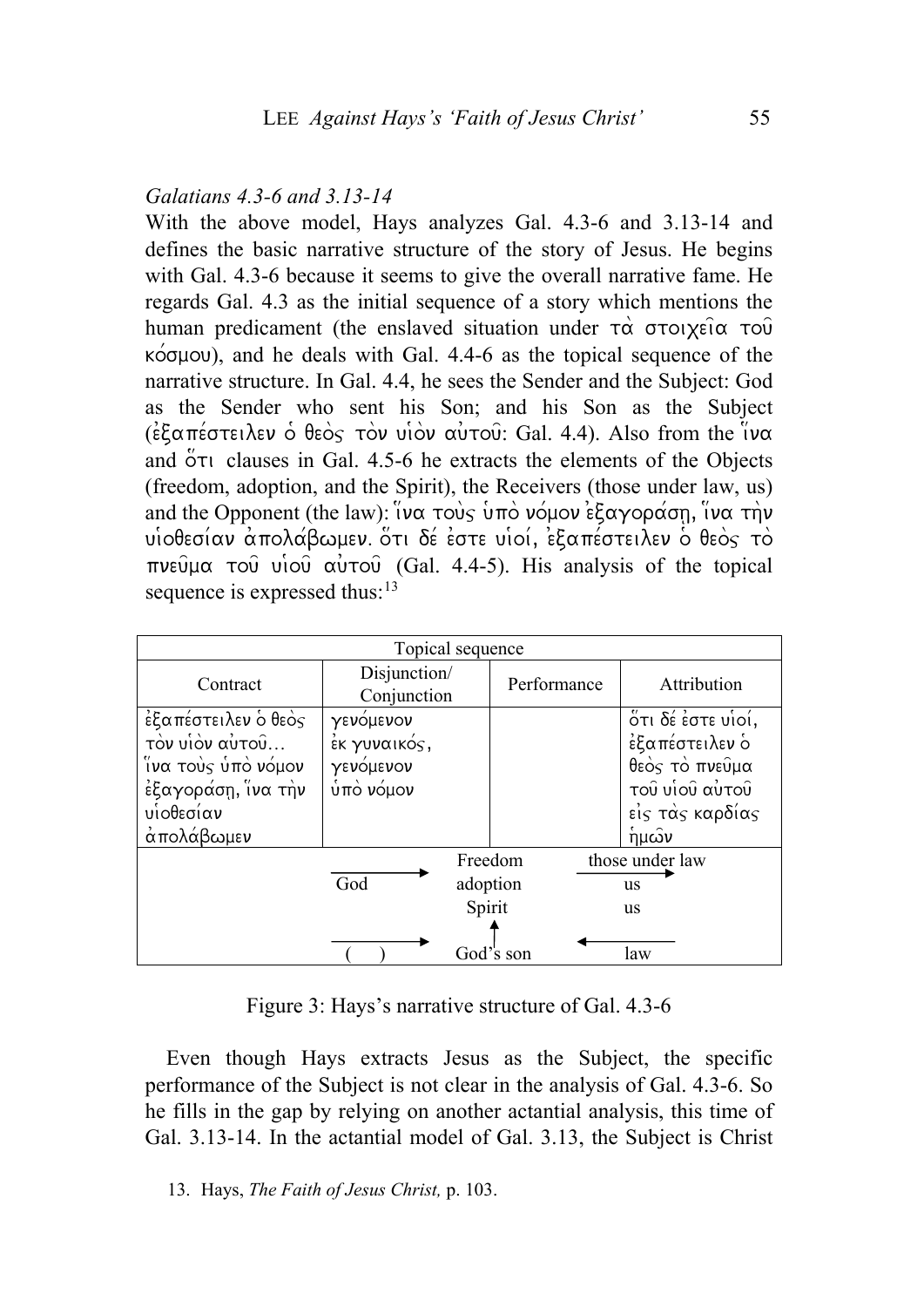who redeemed us, and the Opponent is the curse of the law:  $X\rho\sigma\sigma\gamma\gamma$  $\eta$ μας έξηγόρασεν εκ της κατάρας του νόμου γενόμενος υπερ  $\eta$ μων κατάρα. He determines other elements of the actantial structure by using Gal. 3.14: the Object is freedom, the blessing of Abraham and the Spirit; the Receivers are 'us' and Gentiles; and the Helper is  $\pi i \sigma \tau$ (*iνα εις τα έθνη η ευλογία το*υ 'Αβρααμ γένηται εν Χριστώ  $\int$ Ιησους, ίνα την επαγγελίαν του πνεύματος λάβωμεν δια της  $\pi(\sigma \tau \epsilon \omega)$ . In this frame, Hays regards the performance function of the Subject as Jesus' redemptive action shown in Gal. 3.13. His understanding of the whole topical sequence of the narrative in Galatians is shown below in Figure 4.



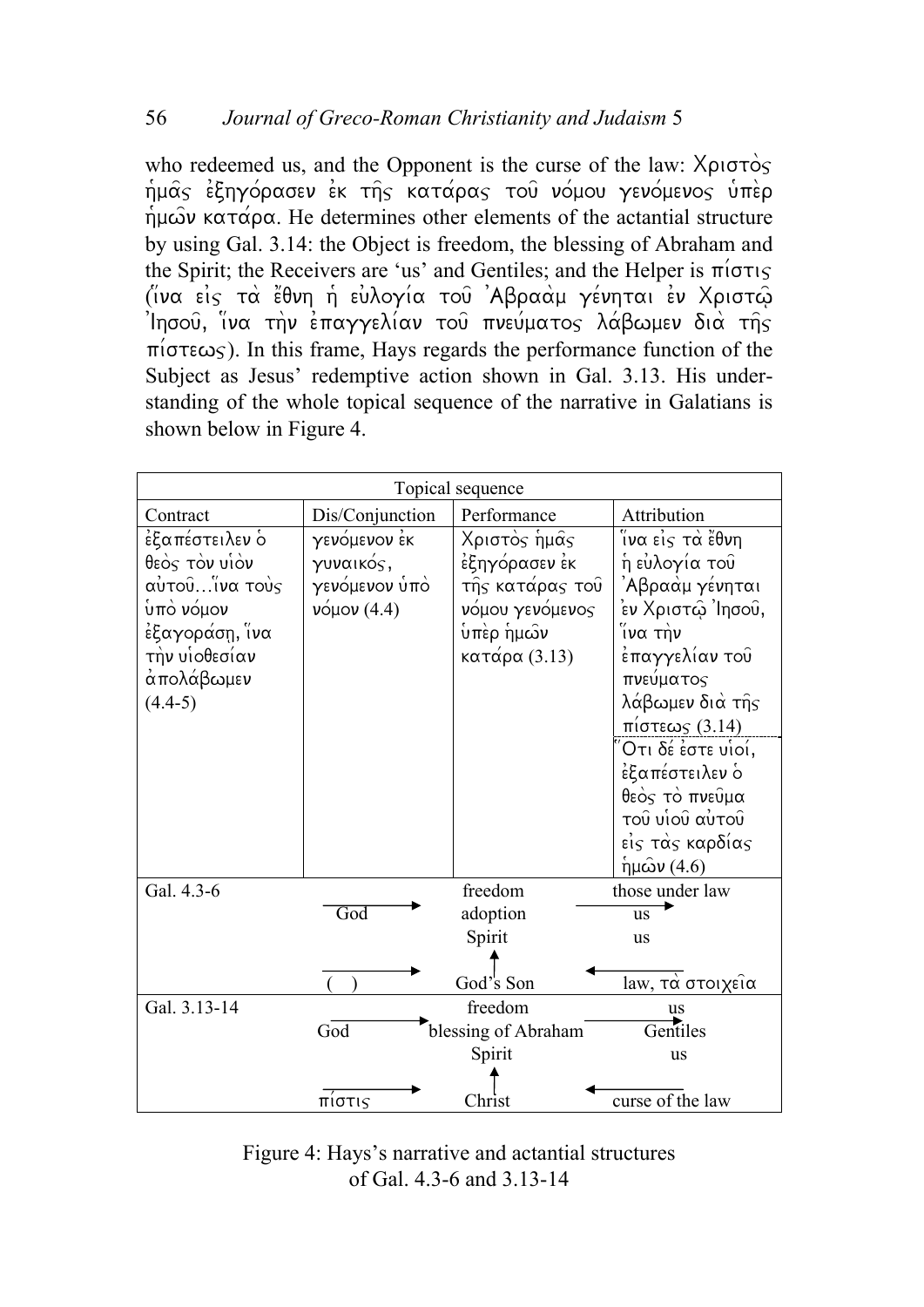#### *Galatians 3.21 and 22*

Upon the results of this narrative analysis, Hays lays the cornerstone of his whole argument by applying this actantial structure to Gal. 3.21-22. Hays understands Gal. 3.21b as a 'hypothetical alternative gospel', which provides a crucial key to identifying the 'other gospel' in Galatians.<sup>[14](#page-6-0)</sup>

Through the information of Gal. 3.21b,  $\epsilon_1$   $\gamma \alpha \beta$   $\epsilon \delta \delta \theta$   $\gamma \delta \beta$ δυνάμενος ζωοποιήσαι, όντως έκ νόμου άν ήν ή δικαιοσύνη, he obtains the hypothetical case of the law as the Helper, and life and righteousness as the Object in the actantial structure. Even though there is no specific mention of God or humanity, he assumes that the Sender is God, and the Receiver is humanity. Moreover, Hays specifies the Subject, the most important element of his actantial structure, as humanity.<sup>[15](#page-6-1)</sup>



Figure 5: Hays's actantial structure of Gal. 3.21b

On the other hand, as the counterpart to Gal. 3.21b, he suggests another actantial structure in Gal. 3.22b:  $\partial \alpha$   $\eta$  επαγγελία εκ πίστεως  $\limsup$  Xolotou  $\delta$ o $\theta$ n tois midteu/ougiv. In this clause, he thinks  $\pi$ i $\sigma\tau$  is the Helper, the promise is the Object, the believers are the Receiver and sin is the Opponent. And he regards the Subject in the actantial structure as Jesus Christ.[16](#page-6-2)

- <span id="page-6-0"></span>14. Hays, *The Faith of Jesus Christ,* p. 112.
- <span id="page-6-1"></span>15. Hays, *The Faith of Jesus Christ,* p. 114.
- <span id="page-6-2"></span>16. Hays, *The Faith of Jesus Christ,* p. 114.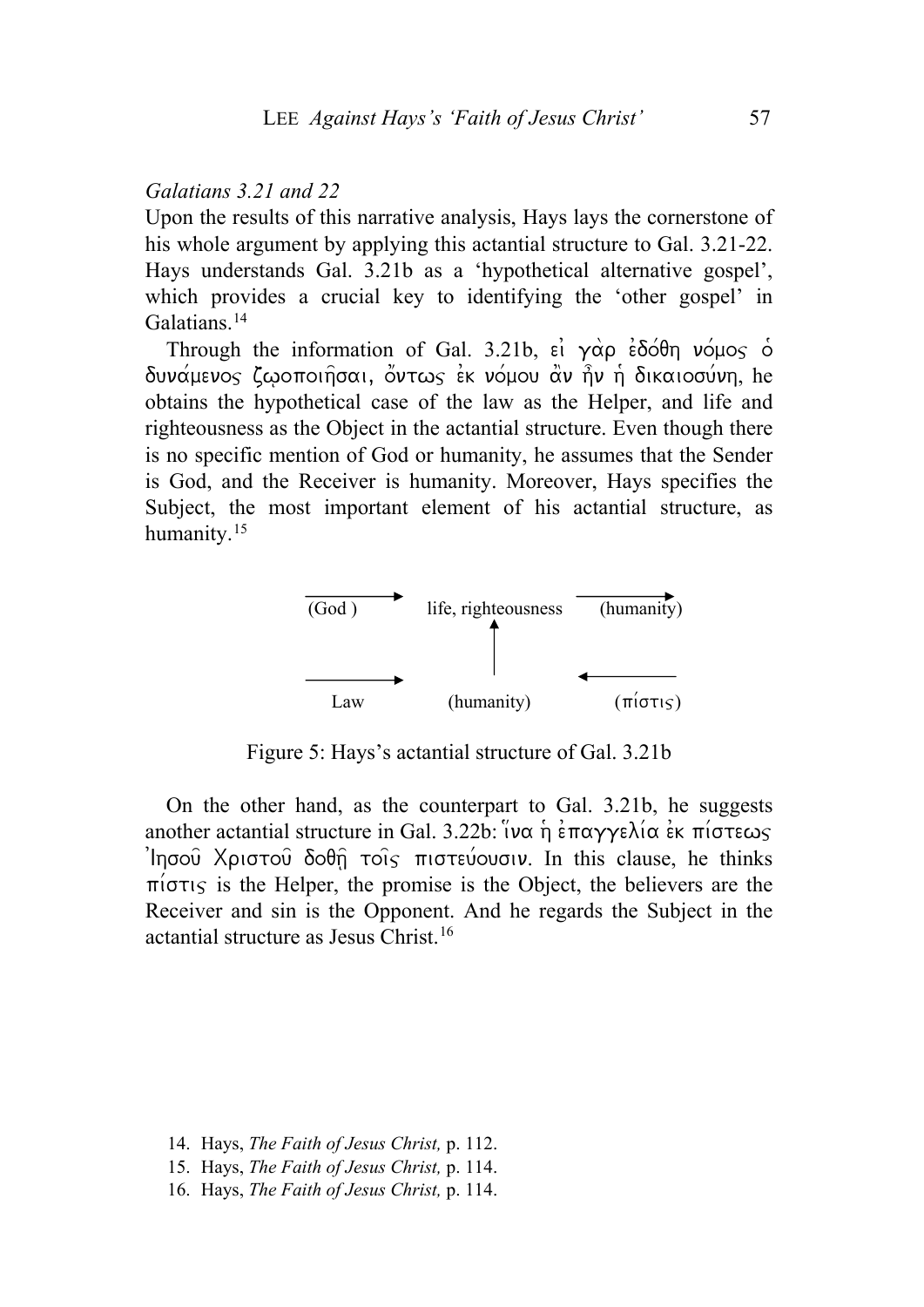

Figure 6: Hays's actantial structure of Gal. 3.22

Noticing that the Subject and the Helper are different in the structures of Gal. 3.21b and 3.22b (the Subject: humanity [3.21b] versus Jesus [3.22b]; and the Helper: law [3.21b] versus  $\pi(\sigma\tau)$  [3.22b]), Hays argues that Gal. 3.21-22 states the contrast between human action and divine action for salvation, and  $\pi(\sigma\tau)$ , the Helper, enables Jesus to carry out his task. Thus, he concludes:

Gal. 3.22 must not be interpreted to mean that believers receive the promise by the subjective act of placing their faith in Jesus Christ; instead, it must mean that Jesus Christ, by the power of faith, has performed an act which allows believers to receive the promise. The interpretive problem may be stated the other way around: if Gal. 3.22 means solely that believers receive the promise by placing their faith in Jesus Christ as 'object of faith', then the proffered analysis of the narrative structure of this verse is erroneous.<sup>[17](#page-7-0)</sup>

In sum, through his analysis of the actantial structure of the above passages, Hays provides a grand picture of Paul's gospel story which, according to Hays, is so familiar to Paul and the Galatians that Paul can assume it. In this picture, Jesus emerges as the Subject who brings God's intended salvation to humanity through his action,  $\pi$ io $\tau$ is.<sup>[18](#page-7-1)</sup> Thus, for Hays, it is not the human act of believing, but the role of Jesus and the nature of  $\pi$ i $\sigma\tau$  ts that is the key to understand Paul's argument in Galatians.

#### pi/stij *as Jesus' Faith or Faithfulness*

If Jesus' action as the Subject and the role of  $\pi$ i $\sigma\tau$  are important, what is the meaning of the  $\pi/\sigma\tau$  of Jesus Christ? In order to define

17. Hays, *The Faith of Jesus Christ,* p. 116.

<span id="page-7-1"></span><span id="page-7-0"></span>18. Hays, *The Faith of Jesus Christ,* p. 158 n.135, says, 'I would want to insist that the "faith of Christ" in Paul must always be understood in the context of the gospel story, in which Christ's faith enables him obediently to carry out his mission of deliverance.'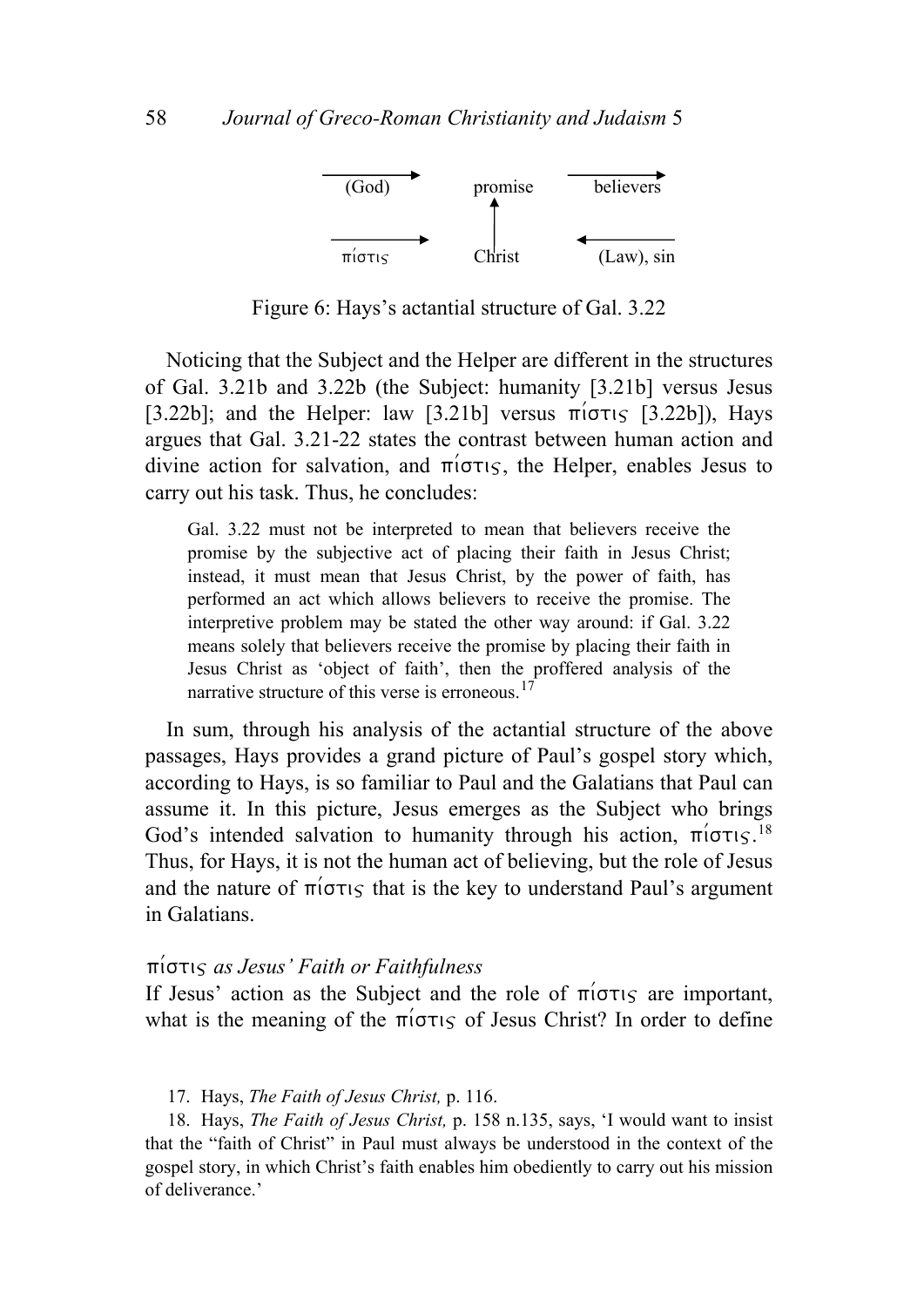the meaning of  $\pi$ i $\sigma\tau$  in Paul, Hays examines Galatians 3 and other texts that contain a phrase with  $\pi(\sigma\tau)$  (e.g. Gal. 2.20; 3.26; Rom. 3.21-26). He concludes that the expressions  $\pi$  ( $\sigma \tau \epsilon \omega$  (Gal. 3.2, 5, 25),  $\epsilon \kappa$  $\pi$ ίστεως (Gal. 3.7, 8, 9, 11, 12, 24), εκ πίστεως 'Ιησού Χριστού (Gal. 3.22) and  $\delta$ <sub>1</sub> $\alpha$   $\tau$  $\eta$   $\varsigma$   $\pi$ <sub>1</sub> $\sigma$  $\tau \in \mathcal{S}$  (Gal. 3.14, 26) indicate Jesus' faithful action or faithfulness. He concludes,

[w]e have argued...that the phrase  $\pi(\sigma\tau)$  'Ingou Xpi $\sigma\tau$ ou may be understood as a reference to the faithfulness of 'the one man Jesus Christ' whose act of obedient self-giving on the cross became the means by which 'the promise' of God was fulfilled.<sup>[19](#page-8-0)</sup>

With this understanding, Hays suggests some theological implications of the 'faith of Jesus Christ'.

- In Paul's thought, the obedience and faithfulness of Jesus Christ are the key ideas for his soteriology.
- In Paul's gospel, salvation is not from the human act of believing but from the divine act  $20$
- Human faith is not the prerequisite for salvation but 'the appropriate mode of response to a blessing already given in Christ'.<sup>[21](#page-8-2)</sup>

# 3. *The Case against Richard B. Hays's Understanding of* πίστις Χριστου

*Faith as Jesus' Action? Re-evaluation of Hays's Analysis of Gal. 3.21b and 3.22b* 

*A functional linguistic model*. [22](#page-8-3) M.A.K. Halliday, a functional linguist, states that there are three kinds of subject in a clause: psychological subject, grammatical subject and logical subject. A psychological

19. Hays, *The Faith of Jesus Christ*, p. 161.

<span id="page-8-1"></span><span id="page-8-0"></span>20. Hays, *The Faith of Jesus Christ,* p. 211, says, 'Because justification hinges upon this action of Jesus Christ, upon an event *extra nos*, it is a terrible and ironic blunder to read Paul as though his gospel made redemption contingent upon our act of deciding to dispose ourselves toward God in a particular way.'

21. Hays, *The Faith of Jesus Christ,* p. 211.

<span id="page-8-3"></span><span id="page-8-2"></span>22. Here I do not mean to connect Halliday's functional linguistic model with Greimas's actantial model. On the contrary, I use the linguistic model to show how Hays misinterprets the text in order to make a narrative structure that fits Greimas's model.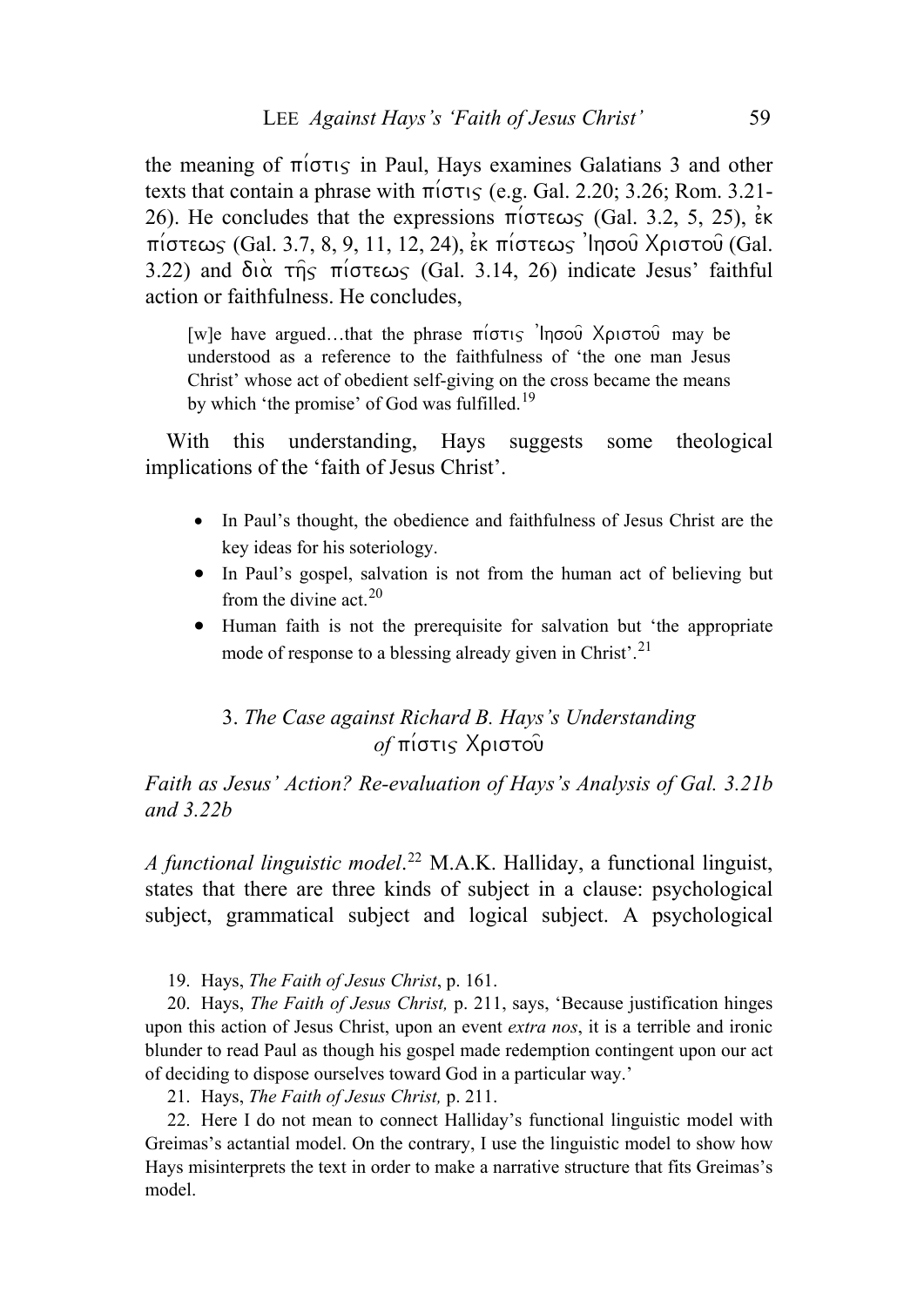subject is 'that which is the concern of the message'. This is related to the main idea the speaker/author has in mind. Halliday calls it the Theme. A grammatical subject is 'that of which something is predicated'. It is the 'Subject' in the subject-and-predicate construction of the formal grammar. A logical subject is the Actor, which is the 'doer of the action'. This is relevant to the relations between things.<sup>[23](#page-9-0)</sup> In an actual clause, these three kinds of subject are combined differently according to the form of the expression. For example, in the sentence '*The duke gave my aunt this teapot*', the grammatical Subject, *the duke,* also has the function of psychological subject (Theme) and logical subject (Actor). $^{24}$  $^{24}$  $^{24}$ 

| The duke            | gave my aunt this teapot. |
|---------------------|---------------------------|
| Theme/Subject/Actor |                           |

### Figure 7

However, if the expression of the same information takes a different form, such as in '*My aunt was given this teapot by the duke*', and '*This teapot my aunt was given by the duke*', the three kinds of subject are displayed differently.

| My aunt       | was given this teapot by | the duke |
|---------------|--------------------------|----------|
| Theme/Subject |                          | Actor    |

| This teapot | my aunt | was given by | the<br>duke |
|-------------|---------|--------------|-------------|
| Theme       | Subject |              | Actor       |

### Figure 8

According to Halliday, these three kinds of subject belong to the three different meanings of a clause. The Theme functions in the 'clause of message', which he calls the textual meaning. The Subject is working in the 'clause as an exchange' (the interpersonal meaning); and the Actor is functioning in the 'clause as a representation (of a process)',

24. Halliday, *Introduction to Functional Grammar*, pp. 34-35.

<span id="page-9-1"></span><span id="page-9-0"></span><sup>23.</sup> M.A.K. Halliday, *Introduction to Functional Grammar* (London: Arnold, 1985), pp. 31-37.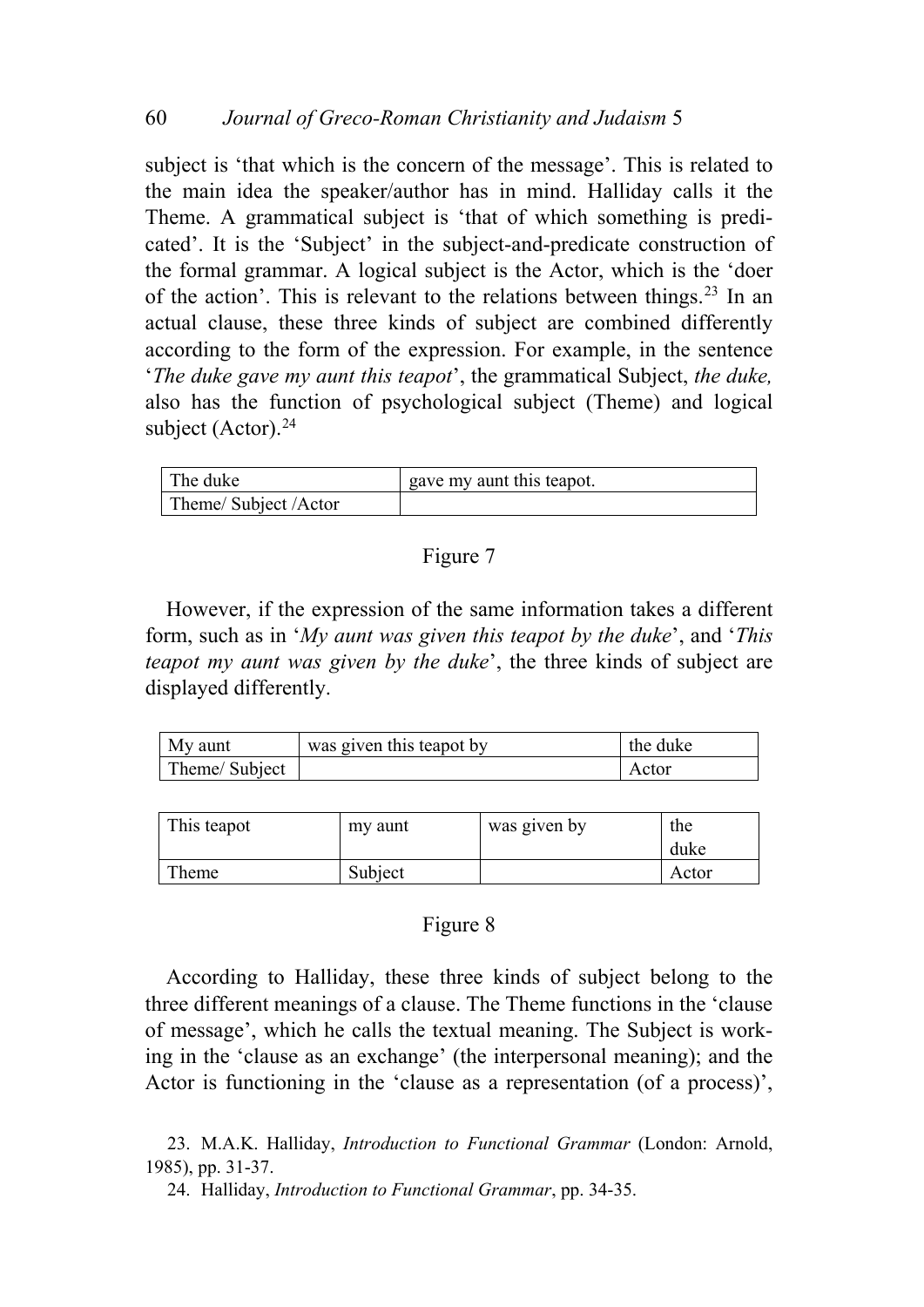(the ideational meaning).<sup>[25](#page-10-0)</sup> With regard to the analysis of Gal.  $3.21$ -22, interpersonal meaning and ideational meaning need to be explained a little more  $26$ 

Interpersonal meaning is about the meaning as a form of action, and focuses on how the speaker/author interacts with the listener/reader. Particularly, it concerns the pattern of how the grammatical subject delivers the exchange of the speech role between speaker/author and listener/reader in communication. To find the interpersonal meaning, a clause is examined by dividing it largely into two parts: grammatical subject and predicate. Halliday calls the subject part Mood, and the predicate part Residue. The Residue consists of Predicator (verbal group), Complement (noun group such as the object of the predicate) and Adjunct (adverbial group or prepositional phrase).<sup>[27](#page-10-2)</sup> For example, the interpersonal analysis of the clause '*The duke gave my aunt that teapot yesterday*' is in Figure 9.

| The duke | gave      | my aunt that teapot | yesterday |
|----------|-----------|---------------------|-----------|
| Subject  | Predicate | Complement          | Adjunct   |
| Mood     | Residue   |                     |           |

#### Figure 9

However, if the form of the expression is changed, the elements of the interpersonal meaning are also changed. For example, in '*My aunt* 

<span id="page-10-0"></span>25. Halliday, *Introduction to Functional Grammar,* pp. 36-37, 53. Hays mentions these three meanings in the methodological part of his book, *The Faith of Jesus Christ*, p. 6 n. 23.

<span id="page-10-1"></span>26. In Halliday's analysis, the Theme is a matter of position within a clause. Usually, the first element of a clause is regarded as the Theme. But since his linguistic model deals with modern English, one needs to be cautious in applying his model to an ancient Greek text, especially regarding his understanding of the Theme in a clause. Therefore, in this paper I will concentrate on the interpersonal meaning and the ideational meaning.

<span id="page-10-2"></span>27. Halliday, *Introduction to Functional Grammar*, pp. 78-79. For more detailed applications of Halliday's systemic functional linguistics to Greek, see http://divinity.mcmaster.ca/OpenText/model/guidelines/clause/0-2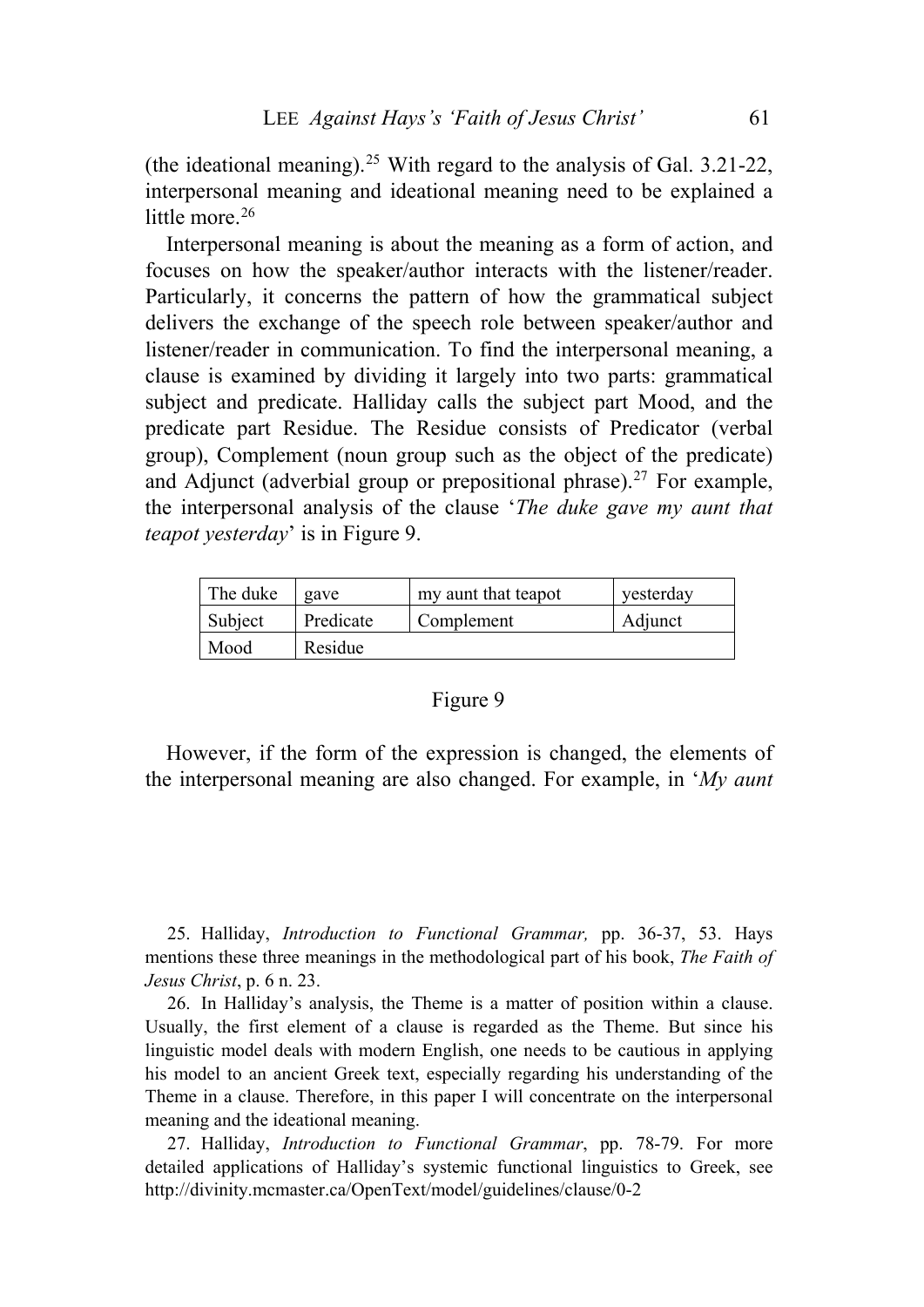### 62 *Journal of Greco-Roman Christianity and Judaism* 5

*was given that teapot yesterday by the duke*', the output of the interpersonal analysis is in Figure 10:[28](#page-11-0)

| My aunt | was    | given      | that teapot | yesterday | by the  |
|---------|--------|------------|-------------|-----------|---------|
|         |        |            |             |           | duke    |
| Subject | Finite | Predicator | Complement  | Adjunct   | Adjunct |
| Mood    |        | Residue    |             |           |         |

## Figure 10

Ideational meaning is concerned with how the actual process is functioning within a clause. While interpersonal meaning focuses on the form of expression, which shows the exchange of the speech role between speaker/writer and listener/reader, ideational meaning pays attention to the actual process itself. In ideational meaning, a process has three components:  $29$  the process itself (verbal group), the participants in the process (nominal group or groups) and the circumstances associated with the process (adverbial group or prepositional group).  $30$ For example, in '*The duke gave my aunt that teapot yesterday*', *the duke* is the Actor of the process (giving), *that teapot* is the Goal, *my aunt* is the Beneficiary, and *yesterday* is the Circumstance.

| The duke | gave    | my aunt                 | that teapot | yesterday           |
|----------|---------|-------------------------|-------------|---------------------|
| Actor    | Process | Beneficiary (Recipient) | Goal        | <b>Circumstance</b> |

#### Figure 11

<span id="page-11-0"></span>28. In this analysis, the 'Finite' element denotes 'one of a small number of verbal operators expressing tense (e.g. *is*, *has*) or modality (e.g. *can*, *must*)' (Halliday, *Introduction to Functional Grammar*, p. 72).

29. Halliday, *Introduction to Functional Grammar*, p. 101.

<span id="page-11-2"></span><span id="page-11-1"></span>30. As to the participants, Halliday uses different terms to designate the participant functions according to the pattern of the process, such as 'Actor' and 'Goal' in a Material process, ('doing' process), 'Senser' in a Mental process ('sensing' process), 'Sayer' and 'Receiver' in a Verbal process, etc. The component of Circumstance also has various functions, e.g. time and space, manner (means, quality, and comparison), cause (reason, purpose, and in behalf of), accompaniment, matter, and role. For more details, see Halliday, *Introduction to Functional Grammar*, p. 148.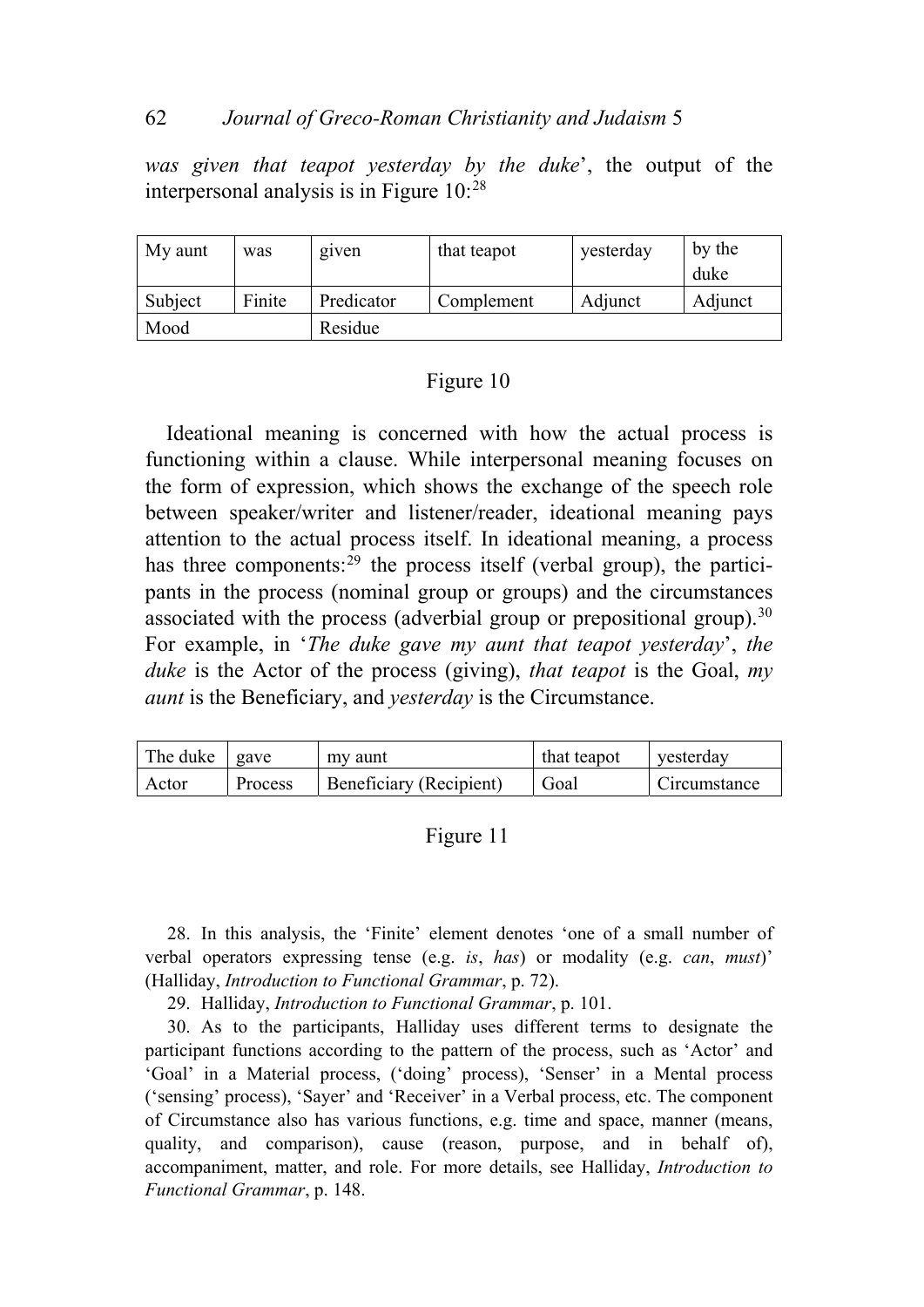In '*My aunt was given that teapot yesterday by the duke*', however, even though the grammatical order is changed, the ideational components remain the same: $31$ 

| My aunt                    | was given      | that teapot | yesterday    | by the<br>duke |
|----------------------------|----------------|-------------|--------------|----------------|
| Beneficiary<br>(Recipient) | <b>Process</b> | Goal        | Circumstance | Actor          |

### Figure 12

In conclusion, from the linguistic point of view, a clause can be analyzed in three different ways: thematic, grammatical and processoriented. Interpersonal and ideational analyses of a clause are especially important in demonstrating how the grammatical elements and the actual process factors are combined in a clause. Thus, with the help of these sorts of analysis, we can expect to have a fairly objective understanding of the idea and structure of a clause.

*Linguistic analysis of Galatians 3.21b and 3.22b.* The conditional construction of Gal. 3.21b can be divided into two parts: protasis  $(\vec{\epsilon})$ γάρ εδόθη νόμος ο δυνάμενος ζωοποιήσαι) and apodosis (συτως εκ  $ν$  όμου άν ήν η δικαιοσύνη). The protasis part has two clauses: 1) a main clause ( $\epsilon$  $\delta$  $\acute{o}$  $\theta$ n  $\nu$  $\acute{o}$  $\mu$ o $\varsigma$ ); 2) a relative clause ( $\acute{o}$   $\delta$  $\nu$  $\nu$  $\alpha$  $\mu$  $\epsilon$  $\nu$ o $\varsigma$   $\zeta$  $\omega$ o- $\pi$ oi $\hat{\eta}$  $\sigma$  $\alpha$ ). As an embedded clause, the relative clause works as a part of the Subject in the protasis. So Gal. 3.21b is composed of three clauses: 1)  $\epsilon$  $\delta$  $\delta$  $\theta$ η νόμος; 2)  $\delta$  δυνάμενος ζωοποιήσαι; and 3) όντως εκ  $ν$ όμου άν ήν ή δικαιοσύνη.

From the interpersonal view, the first clause has two components: Subject ( $\nu \circ \mu \circ \varsigma$ ) and Predicator ( $\epsilon \delta \circ \theta$ n); and the second clause consists of three components: Subject ( $\acute{\text{o}}$ ), Predicator ( $\delta$ uv $\acute{\alpha}$ μενος) and Complement ( $\zeta\omega$ o $\pi$ oi $\eta\sigma\alpha$ ). The third clause has four components: Subject (n)  $\delta$ ikaiogu/vn), Predicator ( $\hat{h}$ v) and two Adjuncts ( $\delta$ v $\tau \omega$  and  $\epsilon$ k  $ν$ όμου). The interpersonal analysis could be summarized as in Figure 13.

<span id="page-12-0"></span><sup>31.</sup> Beneficiary is one of the components of Participants. It indicates the one 'to whom' or 'for whom' the process is said to take place. Halliday, *Introduction to Functional Grammar*, p. 132.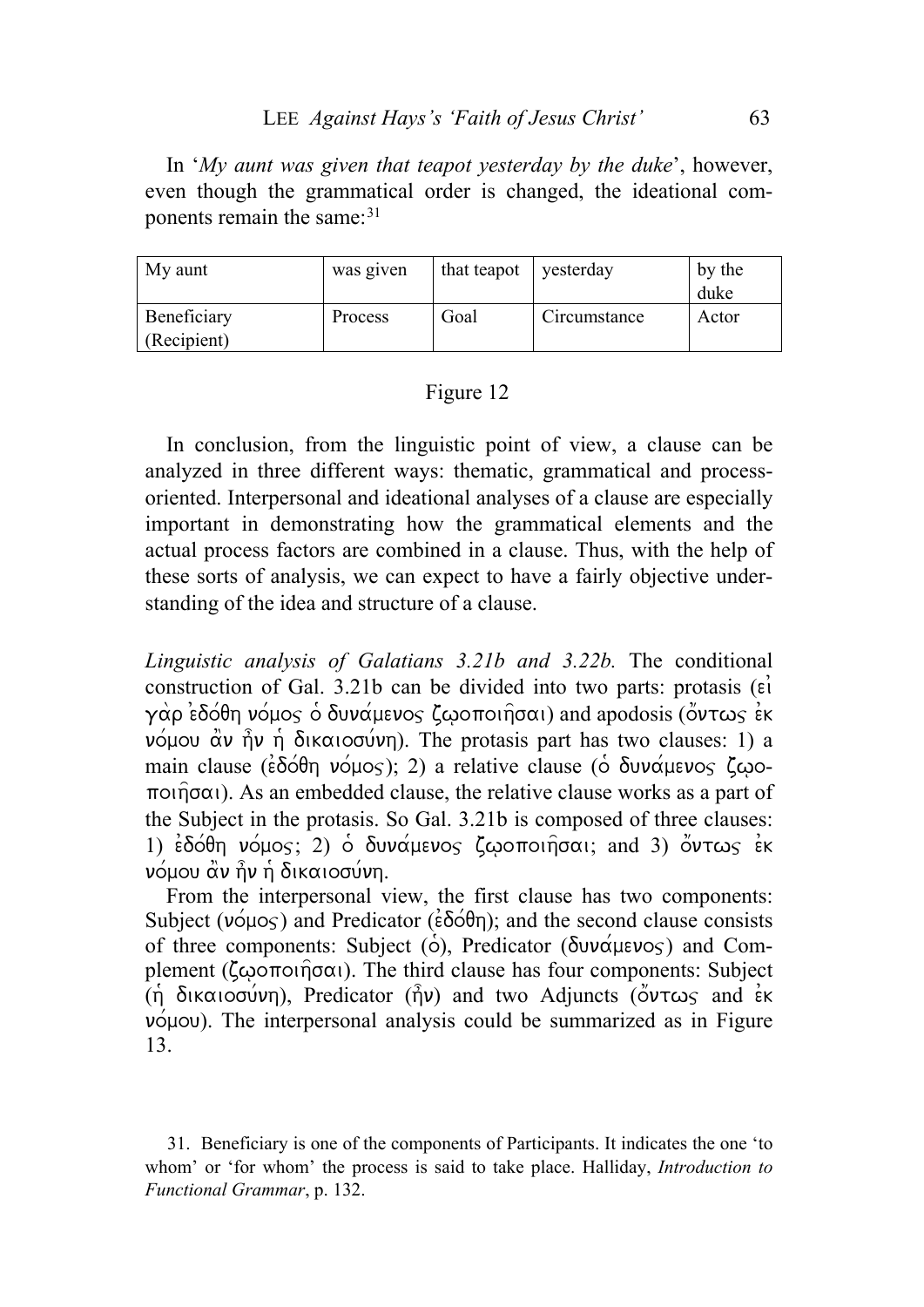| Clause 1 | <b>VOLIOS</b> | έδόθη                |                         |            |           |
|----------|---------------|----------------------|-------------------------|------------|-----------|
|          | Subject       | Predicator           |                         |            |           |
| Clause 2 |               | δυνάμενος            |                         | ζωοποιήσαι |           |
|          | Subject       | Predicator           |                         | Complement |           |
| Clause 3 | ή δικαιοσύνη  | $\hat{\mathsf{n}}$ ν | $\overline{ }$<br>Οντως |            | EK VOLIOU |
|          | Subject       | Predicator           | Adjunct 1               |            | Adjunct 2 |

Figure 13: Interpersonal analysis of Gal 3.21b

As regards the ideational meaning, the first clause has two components: Goal ( $v \circ \mu \circ s$ ) and Process ( $\epsilon \delta \circ \theta$  rg giving). But there is no direct mention of the Actor. The second clause has three components: Actor (o), Process ( $\delta$ uv $\alpha$ µevos) and Goal ( $\zeta$ ωoποιησαι). As to the third clause, there are four components: Actor  $(\hat{\eta} \delta)$ <sub>K $\alpha$ iogu $\nu$ n), Process</sub>  $(\hat{\eta}v)$  and two Circumstances ( $\ddot{\circ}v\tau\omega\varsigma$  and  $\dot{\epsilon}\kappa$   $v\acute{o}\mu\omega$ ).

| Clause 1 | $\mathsf{vo}$ uos | έδόθη                   |                        |      |                |  |
|----------|-------------------|-------------------------|------------------------|------|----------------|--|
|          | Goal              | Process (giving)        |                        |      |                |  |
| Clause 2 | $\Omega$          | ζωοποιήσαι<br>δυνάμενος |                        |      |                |  |
|          | Actor             | Process                 |                        | Goal |                |  |
| Clause 3 | ή δικαιοσύνη      | $\hat{\mathsf{n}}$ ν    | $\mathcal{H}$<br>Őντως |      | έκ νόμου       |  |
|          | Actor             | Process                 | Circumstance           |      | Circumstance   |  |
|          | (Existent)        | (being)                 | (Manner-quality)       |      | (Manner-means) |  |

Figure 14: Ideational analysis of Gal 3.21b

Thus, the overall analysis of Gal. 3.21b is as below:<sup>[32](#page-13-0)</sup>

|               | $\dot{\epsilon}$ δόθη νόμο $\varsigma$ |   |                                  |     | όντως έκ νόμου ἀν ἦν ἡ<br>δικαιοσύνη |    |                |     |             |
|---------------|----------------------------------------|---|----------------------------------|-----|--------------------------------------|----|----------------|-----|-------------|
|               |                                        |   | $\delta$ δυνάμενος<br>ζωοποιῆσαι |     |                                      |    |                |     |             |
| Interpersonal |                                        | S | S                                | D   |                                      | A1 | A <sub>2</sub> | P   | S           |
| Ideational    | Pro                                    | G | A                                | Pro | G                                    |    | C <sub>2</sub> | Pro | A(Existent) |

| Figure 15: The overall analysis of Gal. 3.21b |  |  |  |  |
|-----------------------------------------------|--|--|--|--|
|                                               |  |  |  |  |

<span id="page-13-0"></span>32. Since the second clause is an embedded clause (relative clause), I have put it within the boundary of the first clause.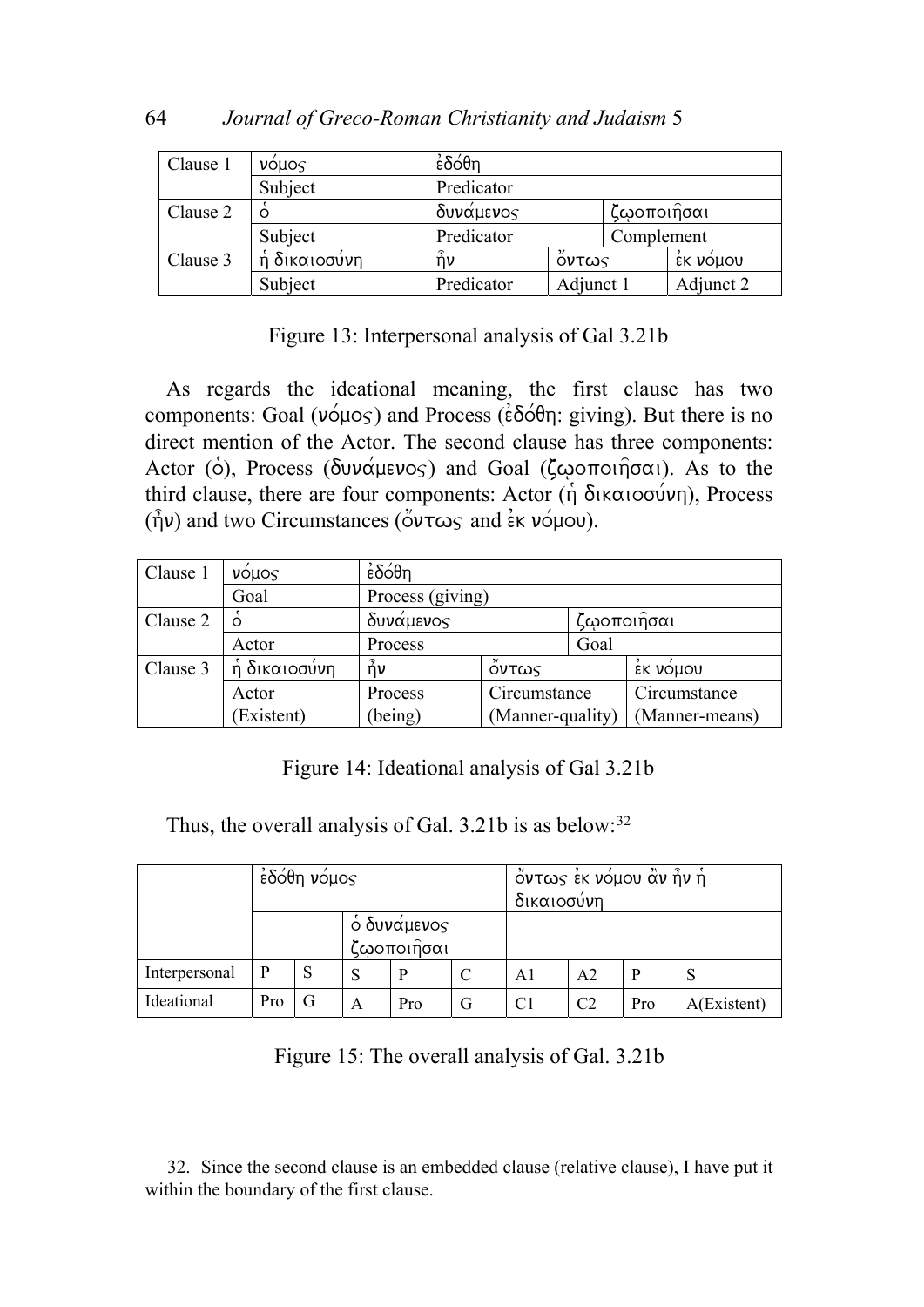Galatians 3.22b is a dependent clause that begins with  $\tilde{v}$ v $\alpha$ :  $\tilde{v}$ v $\alpha$   $\tilde{n}$  $\epsilon$ παγγελία εκ πίστεως 'Ιησού Χριστού δοθη τοις πιστεύουσιν. It consists of one main clause and one embedded clause  $(\tau \circ \circ \cdot)$  $\pi$   $\sigma$  review  $\sigma$ ). Here, the embedded clause works as Complement in the interpersonal meaning and Beneficiary in the ideational meaning.

As to the interpersonal meaning, Gal. 3.22b consists of four parts: Subject ( $\eta$  entry  $\alpha$ ), Predicator ( $\delta$  $\alpha$  $\theta$  $\hat{\eta}$ ), Adjunct (ex piotrews  $\lim_{\delta}$  Xpiotou) and Complement ( $\cos$  πιστεύουσιν). The embedded clause has an element of Predicator.

| έπαγγελία | έκ πίστεως Ίησοῦ<br>Χριστου | $\delta$ oθη $\hat{\theta}$ | ΤΟΙς ΠΙστευουσιν                        |
|-----------|-----------------------------|-----------------------------|-----------------------------------------|
| Subject   | Adjunct                     |                             | Predicator   Complement<br>[Predicator] |

Figure 16: Interpersonal analysis of Gal. 3.22b

With regard to the ideational meaning, four elements appear in this clause: Process ( $\delta$  $\partial \theta$  $\hat{\eta}$ ), Goal ( $\hat{\eta}$  e $\pi$  $\alpha \gamma \gamma \epsilon \lambda i \alpha$ ), Circumstance (ek  $\pi i \sigma$ - $\tau$ εως 'Iησού Χριστού: Manner) and Beneficiary (τοις πιστεύουσιν). The embedded clause has only the Process.

|      | ἡ ἐπαγγελία   ἐκ πίστεως Ἰησοῦ Χριστοῦ | $\delta$ oθ $\widehat{\mathsf{n}}$ | τοις πιστευουσιν             |
|------|----------------------------------------|------------------------------------|------------------------------|
| Goal | Circumstance                           | Process                            | <b>Beneficiary [Process]</b> |
|      | (Manner-Means)                         |                                    |                              |

Figure 17: Ideational analysis of Gal. 3.22b

Thus, the analysis of Gal. 3.22b can be summarized in Figure 18.

|                    | έπαγγελία | έκ πίστεως Ίησου<br>Χριστού | $\delta$ oθη $\hat{\theta}$ | τοις<br>πιστευουσιν |
|--------------------|-----------|-----------------------------|-----------------------------|---------------------|
| Inter-<br>personal | D.        | A                           |                             |                     |
| Ideational         | G         | C(Manner-Means)             | Pro                         | Beneficiary         |

Figure 18: The overall analysis of Gal. 3.22b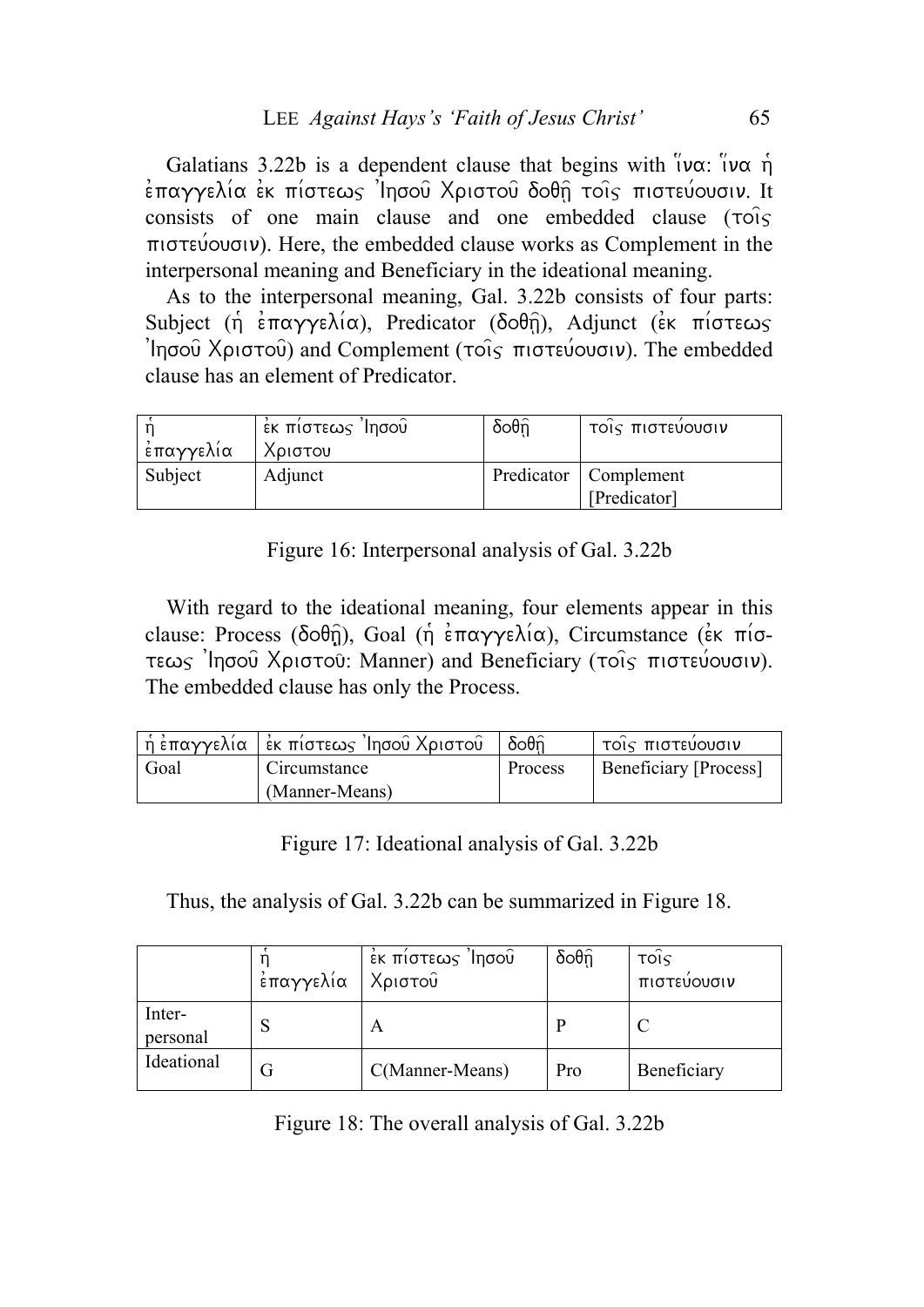From these analyses of Gal. 3.21b and 3.22b, we can draw some observations. First, in light of the ideational meaning, the ultimate Actor of these two passages is not mentioned. However, by referring to the context, we can infer that the ultimate Actor is God. The law and promise are both given ( $\epsilon \delta \acute{o} \theta$ ) and  $\delta \acute{o} \theta$ ) by God, and even justification is ultimately from God. Secondly, in these two verses,  $\pi$ <sub>i</sub> $\sigma$ <sup>r</sup> $\epsilon \omega$  $\lim_{\delta}$  Xpiorou and vou appear as the Circumstances in the ideational meaning, especially in the role of Means. So according to the above analysis, it seems that Paul puts  $\epsilon$ <sub>K</sub>  $\pi$ <sup>i</sup> $\sigma$  $\epsilon \omega$ s 'Ingou Xpi $\sigma$  $\sigma$ u as one Circumstance and  $\epsilon$ <sub>K</sub>  $\nu$  over as the other, in order to contrast the two. Thirdly, from the analysis of Gal. 3.21b and the comparison of the two verses, it is not clear whether  $\dot{\epsilon}$  volve indicates human action or not. The law could be understood as a sort of divine action because in the embedded clause of Gal. 3.21b the Actor of the Process is the law  $(v_0 \circ v_0)$ , which means that it is the law that could be considered to give life. This role of the law is so powerful that justification  $(\eta \delta \kappa \alpha \iota \circ \sigma \omega \nu \eta)$ might be thought to come into existence through the law. So, having divine origin ( $\epsilon \delta \acute{o} \theta$ n), the law itself could be expected to give life and be a means for justification. Even though this comes in a contrary to fact condition, and the actual meaning of Gal. 3.21b is that the law does *not* have enough power to give life, it is still insufficient to draw the idea from Gal. 3.21b and the comparison with Gal. 3.22b that the law indicates human action. Thus, since it is not clear from this verse whether  $\epsilon$ <sub>K</sub>  $\nu$  option refers to human action, we should consult the broader context and other passages to determine its nature. Fourthly, regarding the phrase εκ πίστεως 'Iησού Χριστού, it is not apparent here either whose action the phrase denotes. According to Paul's hypothetical situation, since the law seems to have divine origin and power to give life, the contrast itself does not give any clear idea of the nature of  $\pi$ i $\sigma$  $\tau \in \omega$  $\limsup$  X $\rho$  is to Thus, we need other evidence to understand it.

*Fatal fallacies in Hays's narrative structure of Galatians 3.21b and 3.22b.* According to the above observations, we can point out some problems with Hays's application of the actantial model to Gal. 3.21b and 3.22b.

First, Gal. 3.21b and 3.22b do not support his contention about a human–divine dichotomy (human action [3.21b] versus divine action [3.22b]). Hays thinks that the Subject of the actantial structure of Gal. 3.21b is humanity because he supposes that the answer to the question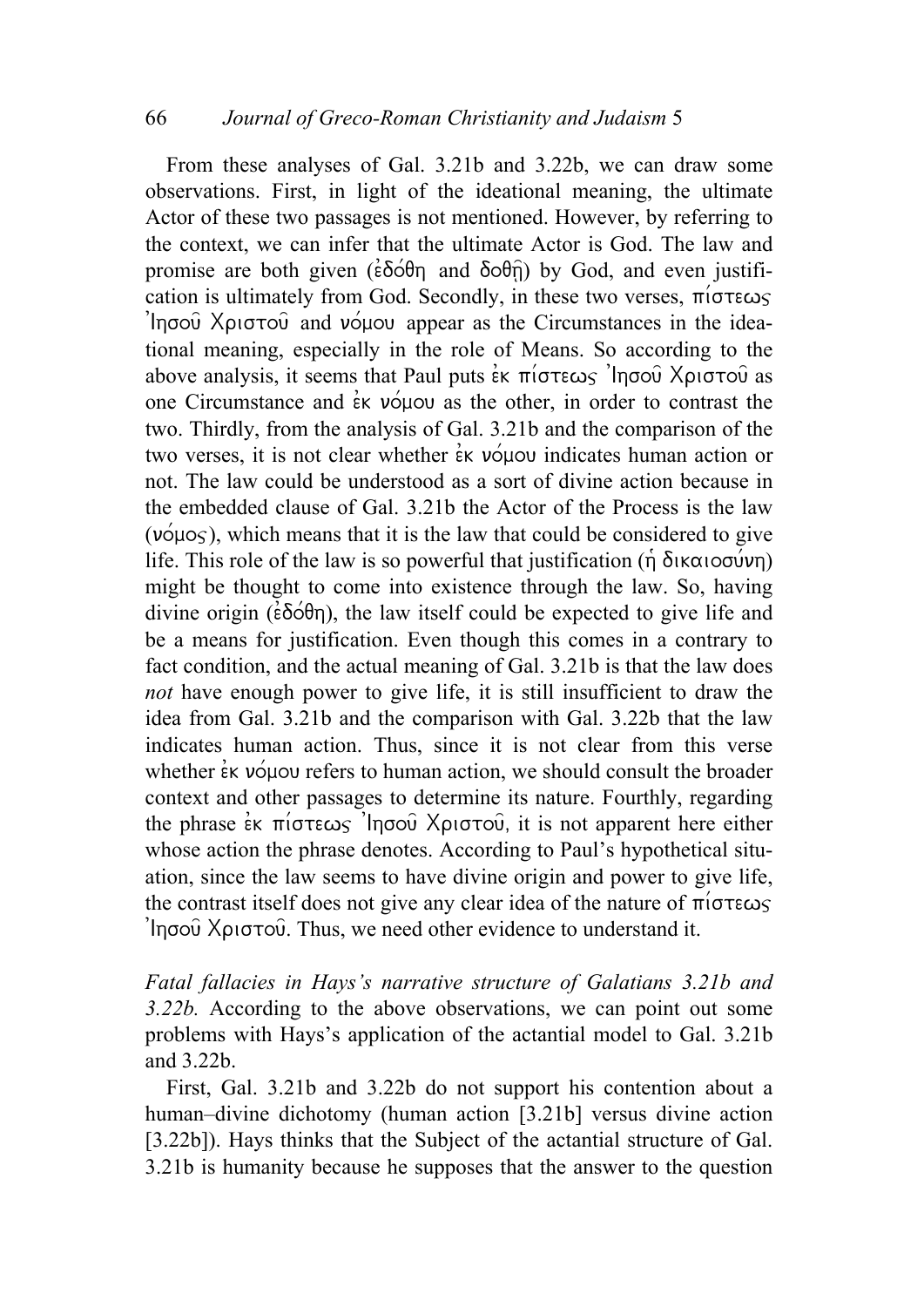'To whom would this law have been given?' is '*obviously* humanity'.[33](#page-16-0) But when Hays deals with Gal. 4.4-5, where, as in Gal 3.21b, there is no apparent occurrence of the performance syntagm, he does not ask the same kind of question. Since Gal. 4.3-6 says that God sent his Son in order to redeem those who were under the law, to be consistent, Hays should have asked, 'To whom would God send his Son?' If he asked this question, the answer would be, 'obviously humanity'. Then the Subject in the actantial structure of Gal. 4.3-6 would not be Jesus but humanity. But in dealing with Gal. 4.4-5, he does not do so. He just assumes Jesus as the Subject of the actantial model without question. This shows how inconsistently he treats the text when he establishes his actantial model. Hays is confused about Gal. 3.21b because he does not pay close attention to what the text says.

Hays's question at Gal. 3.21b misses the target. The question for defining the Subject of the actantial structure of Gal. 3.21b should not be 'to whom' but 'what or whom'. In other words, the correct question must be, 'Who is shown as the active Actor in this passage?' The answer is the law. So, the Subject of the actantial structure of Gal. 3.21b should be the law. There are two reasons for this. One is that from the above linguistic analysis, the law emerges as the Actor of the Process in the embedded clause.<sup>[34](#page-16-1)</sup> The other reason is the similarity between Paul's established narrative structure and Gal. 3.21b. Before making an actantial structure of Gal. 3.21b, Hays has already established a narrative structure through the application of Greimas's model to Gal. 3.13-14 and 4.3-6. As I have mentioned, in this narrative structure, God is the Sender because he sent ( $\epsilon \xi \alpha \pi \epsilon \sigma \tau \epsilon \iota \lambda \epsilon \nu$ : Gal. 4.4) his Son. Jesus is the Subject because he was sent by God to do something. Moreover, by using an active voice verb ( $\epsilon \xi \eta \gamma \acute{\varphi} \rho \alpha \sigma \epsilon \nu$ ), Gal. 3.13 shows that Jesus is an active Actor who sets 'us' free from the curse of the law. A similar pattern appears in Gal. 3.21b. In Paul's hypothetical statement, God is the Sender because the law was given by God  $(\epsilon \delta \acute{\phi} \theta \eta)$ . Galatians 3.21b says that the law has a mission (giving life). Also, as in the case of Gal. 3.13, by using an active voice verb, in Gal. 3.21b Paul shows that the Actor for that mission is the law.<sup>[35](#page-16-2)</sup> Consequently, Gal. 3.21b satisfies

33. Hays, *The Faith of Jesus Christ*, p. 114. Emphasis mine.

34. δ δυνάμενος ζωοποιήσαι (Gal. 3.21b).

<span id="page-16-2"></span><span id="page-16-1"></span><span id="page-16-0"></span>35. In fact, there is no mention in Paul's letters that God sent any humans to perform God's salvific mission except Jesus. So why should humanity be the Subject in the structure of Gal. 3.21b?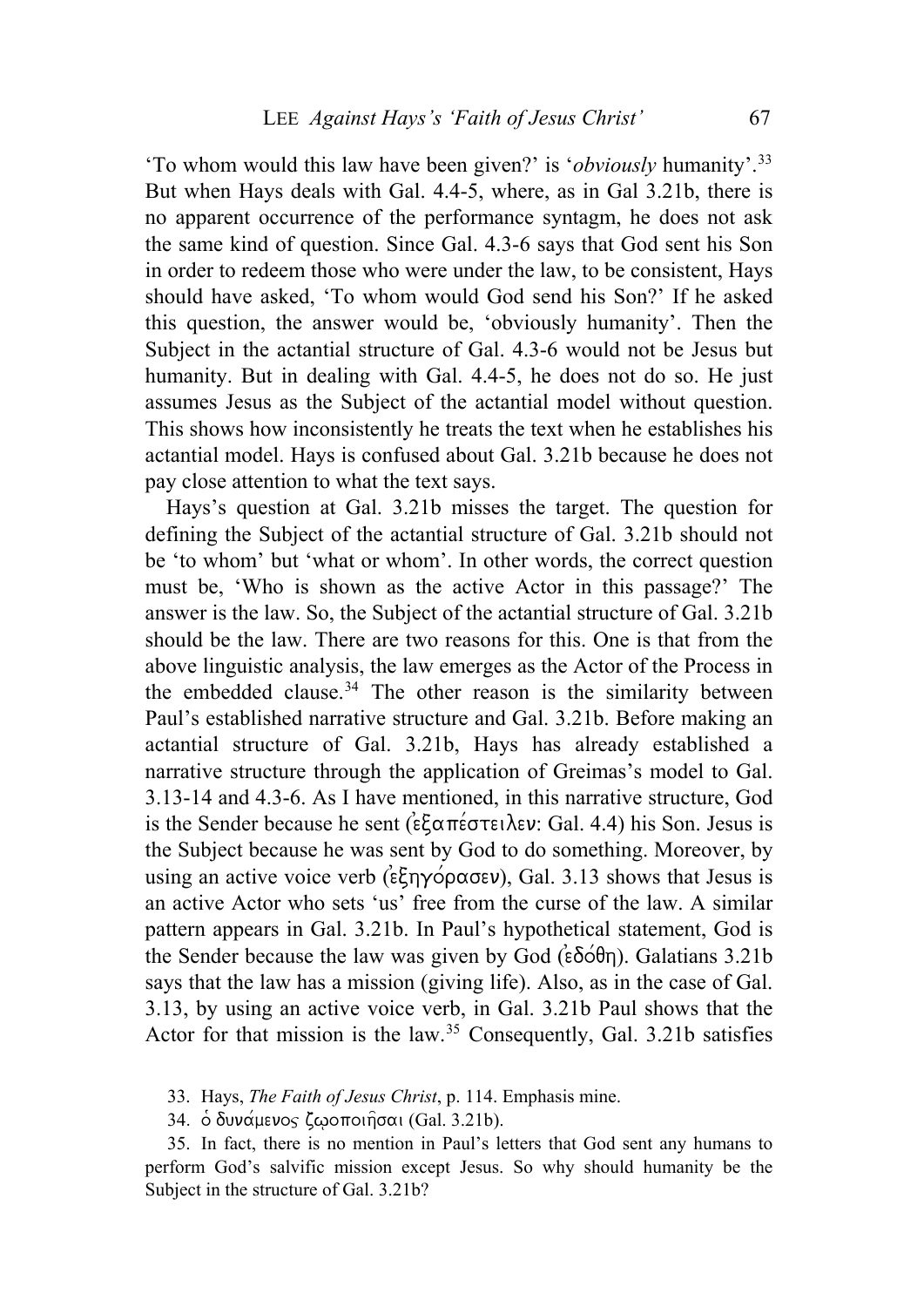the basic elements of actantial structure by providing a Sender, a Subject and an Object. If this is correct, the actantial structure for Gal. 3.21b should be changed to what appears in Figure 19.



Figure 19: A corrected actantial structure of Gal. 3.21b

If Hays's actantial structural model is a useful tool for identifying the narrative structure of Gal. 3.21b, and my correction is right, his human– divine dichotomy for Gal. 3.22b is not tenable.

The second fault is that according to the actantial structure, the Subject of Gal. 3.22b cannot be Jesus. In the linguistic analysis, there is a contrast between  $\epsilon$ k νόμου (3.21b) and  $\epsilon$ κ πίστεως 'Ingou Xpiστου (3.22b). Which part, then, of Gal. 3.22b is a direct counterpart of the law ( $\nu \circ \mu \circ \circ$ )? According to Hays, faith ( $\pi \circ \tau \circ \circ$ ) is contrasted to the law because, for him, the two are the Helpers in the actantial structure. But if my corrected application is right, the law is not the Helper, but the Subject of the structure. Then is Jesus contrasted to the law? No, because the next verse (Gal. 3.23) begins to tell about the contrast between  $\pi$ i $\sigma\tau$  and  $\nu\sigma\mu\sigma\varsigma$ . In fact, in Galatians, most cases of Paul's argument for faith  $(\pi i \sigma \tau)$  emerge in the context of the contrast between the law and faith.<sup>[36](#page-17-0)</sup> Thus, Paul's major argument is not between the law and Jesus himself, but between the law and faith. Consequently, the actual counterpart of the law in Gal. 3.21b is faith. If this is correct, Hays's picture of the actantial structure does not reflect this contrast accurately. In his narrative structure of Gal. 3.22b, the Subject is Jesus and faith is the Helper. But, if the law and faith are directly contrasted, then the Subject of Gal. 3.22b should be faith not

<span id="page-17-0"></span><sup>36.</sup> Nineteen out of 22 occurrences of  $\pi$ i $\sigma$ tis appear in the context of the relation between the law and faith (2.16 [2x], 20; 3.2, 5, 7, 8, 9, 11, 12, 14, 22, 23 [2x], 24, 25, 26; 5.5, 6). Three out of four uses of forms of the verb ( $\pi$ ιστεύ $\omega$ ) appear in the context of the debate on the law and faith (2.16; 3.6, 22).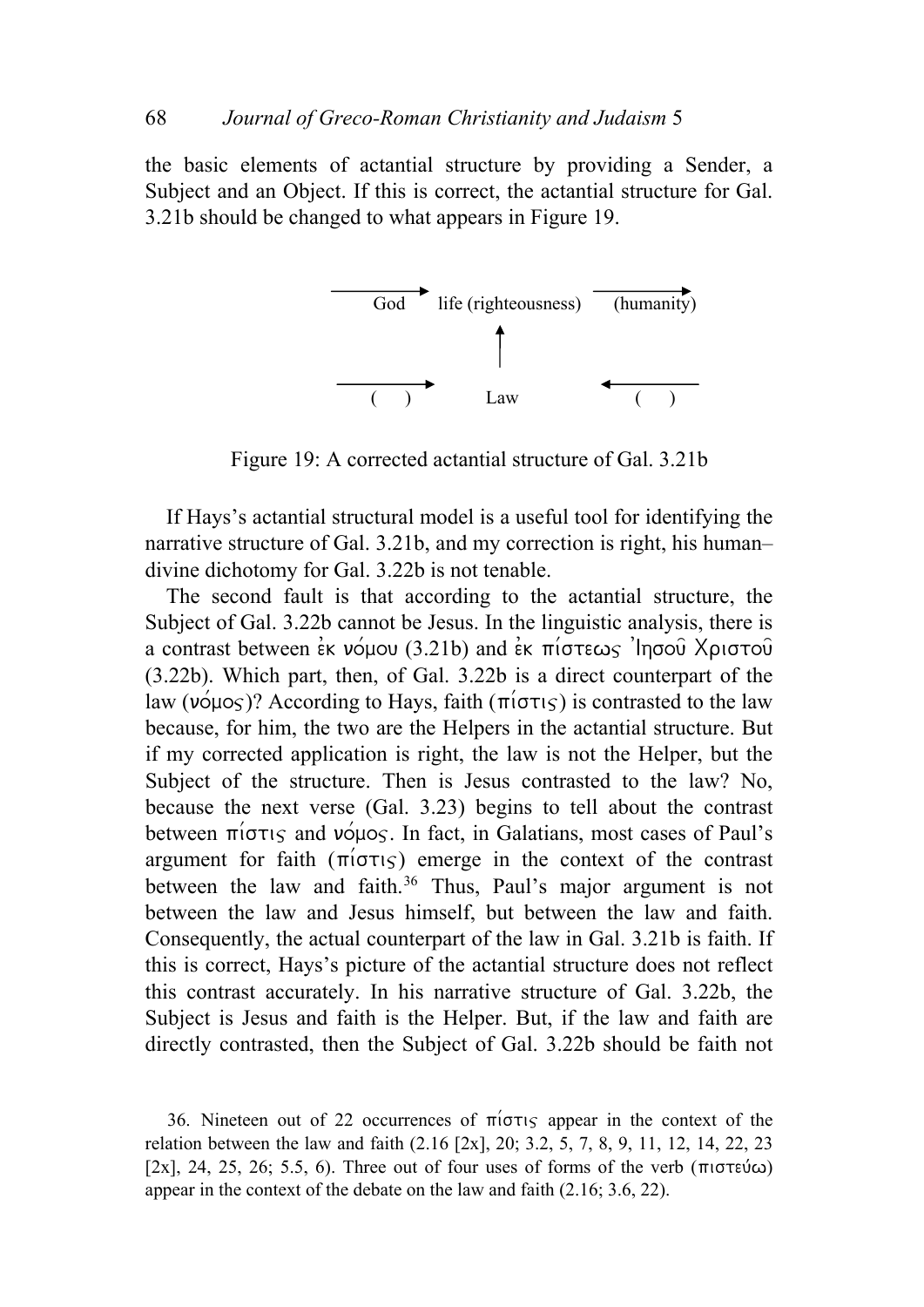Jesus. Thus the modified actantial structure of 3.22b must be what appears in Figure 20.



Figure 20: A corrected actantial structure of Gal. 3.22b

Where is the place for Jesus in this structure? If Jesus is not the Subject, his place may be either as the Opponent or the Helper. Probably, Jesus works as the Helper in this frame. However, whether Jesus is the Helper or not, one thing is clear: Jesus is *not* the Subject in this structure. Richard B. Hays says

this analysis [his actantial analysis of Gal. 3.22b], in agreement with the above analyses of 3.13-14 and 4.3-6, places *Jesus Christ in the role of Subject*, with  $\pi$ <sup>i</sup> $\sigma\tau$ <sub>15</sub> as the power or quality which enables him to carry out his mandate. *If this is correct*, Gal. 3.22 must not be interpreted to mean that believers receive the promise by the subjective act of placing their faith in Jesus Christ; instead, it must mean that Jesus Christ, by the power of faith, has performed an act which allows believers to receive the promise.<sup>[37](#page-18-0)</sup>

However, since the Subject of the actantial structure is *not Jesus*, his analysis is *not* correct, and therefore his argument is not tenable. In fact, there is no reason to see Jesus as the agent of the faith in this analysis. Rather, Jesus seems to be the Helper who gives power for faith to get God's intended Objects.

*Conclusion.* According to Hays's actantial model of Gal. 3.13-14 and 4.3-6, Jesus works as the Subject in the narrative structure. Therefore Hays insists that  $\pi$ i $\sigma\tau$ <sub>is</sub> X $\rho$ <sub>i</sub> $\sigma\tau$ o should be understood as something Jesus did. However, contrary to his argument that the same pattern appears in Gal. 3.21b and 22b, the Subjects of the actantial model of Gal. 3.21b and 22b are the law and faith, not humanity and Jesus. Thus,

<span id="page-18-0"></span>37. Hays, *The Faith of Jesus Christ*, pp. 115-16. Italics mine.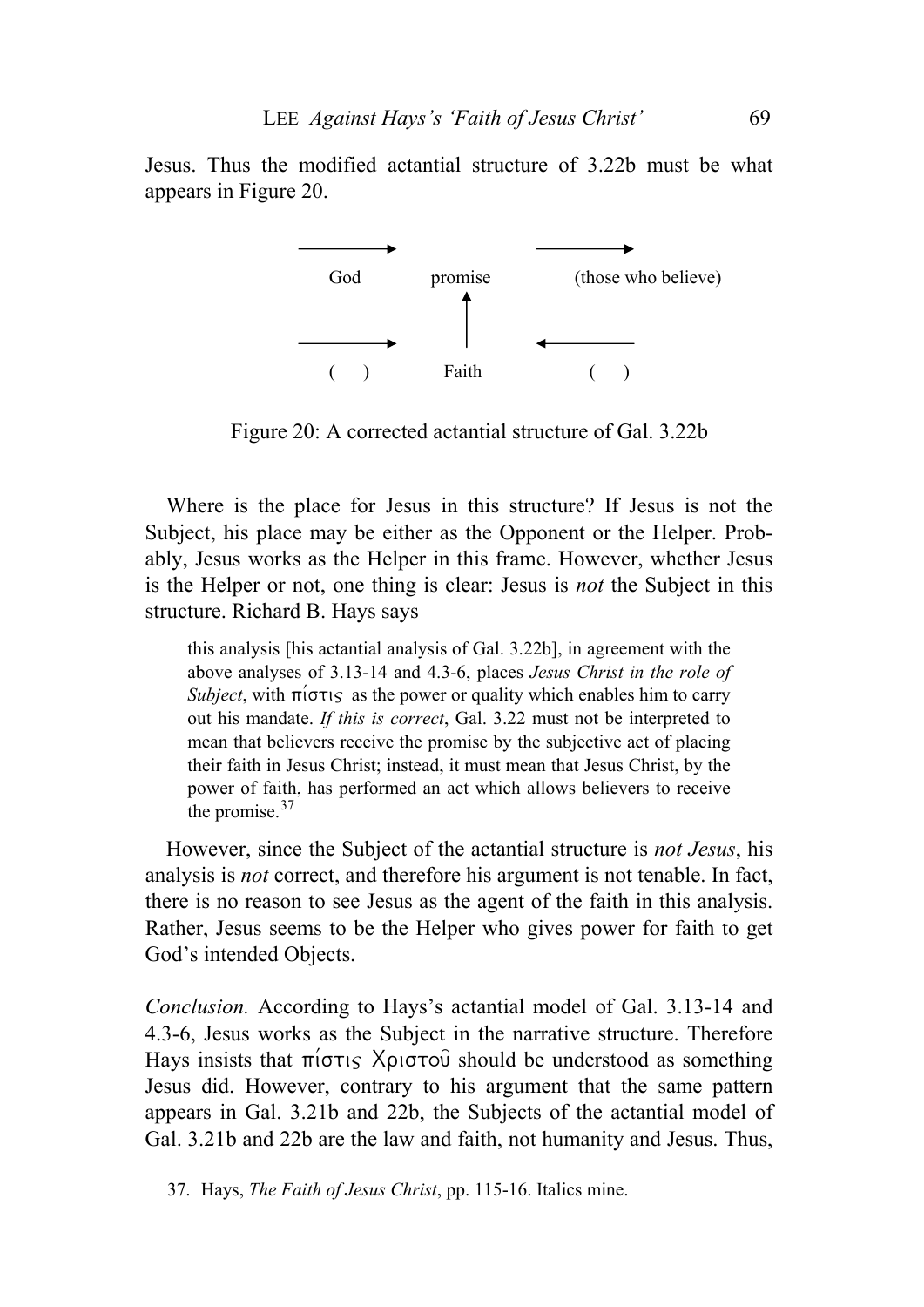Hays's understanding of the 'faith of Jesus' is derived from a wrong application of the actantial model. This indicates that his later argument lacks firm ground.

Before going into another critique of Hays's arguments, I need to issue a caution about how Hays has constructed a narrative substructure using the actantial model. Even though I admit that Greimas's theory is useful for seeing the whole narrative picture, it is very doubtful whether one can obtain sufficient information about a narrative using so few clauses.[38](#page-19-0) In fact, although the outcome of my re-application of the actantial model in Gal. 3.21b is likely correct, it is not sure that my structure and understanding exactly reflect Paul's real argument because my revised structure is also established using a very small amount of text. According to my analysis of Paul's hypothetical situation in Gal. 3.21b, the law seems to be a putative agent of divine purpose, so it seems not to be related to human action. However, considering the whole context of Galatians, the law connotes human action or obedience.[39](#page-19-1) That is why I state that we need to consult the larger context and other passages to know the nature of the law. My point is that Hays's fatal mistake is that he tries to draw a whole narrative picture from a very limited amount of the available text. Thus he tends to miss what the text really says. In this sense, J.D.G. Dunn's critique is appropriate:

Hays all the while seems to be working for what he perceives to be the narrative underlying Paul's theology as set out in his letters (his main thesis is Faith), rather than from the actual argument of the letters themselves, and to do so in a way which ignores the terms and thrust of the argument actually used. $40$ 

<span id="page-19-0"></span>38. For a detailed critique of Hays's narrative model and methodology, see R.B. Matlock, 'The Arrow and the Web', in B.W. Longenecker (ed.), *Narrative Dynamics in Paul* (Louisville: Westminster John Knox Press, 2002), pp. 44-57.

<span id="page-19-1"></span>39. In Galatians, eleven out of 25 occurrences of  $\nu \circ \mu$ os are in connection with human action or obedience: with  $\ell$ <sup>2</sup>  $\rho$ yov (work), Gal. 2.16 (3x); 3.2, 5, 10; with ποιέω (to perform), Gal. 3.10, 12; 5.3; with φυλάσσω (to obey), Gal. 6.13; with  $\alpha\gamma\alpha\pi\alpha\omega$  (to love), Gal. 5.14. D.J. Moo, 'Law, Works of the Law, and Legalism in Paul', *WTJ* 45 (1983), pp. 73-100 (92); Ben Witherington, III, *Grace in Galatia* (Grand Rapids: Eerdmans, 1998), p. 33.

<span id="page-19-2"></span>40. Dunn, 'Once More', p. 80.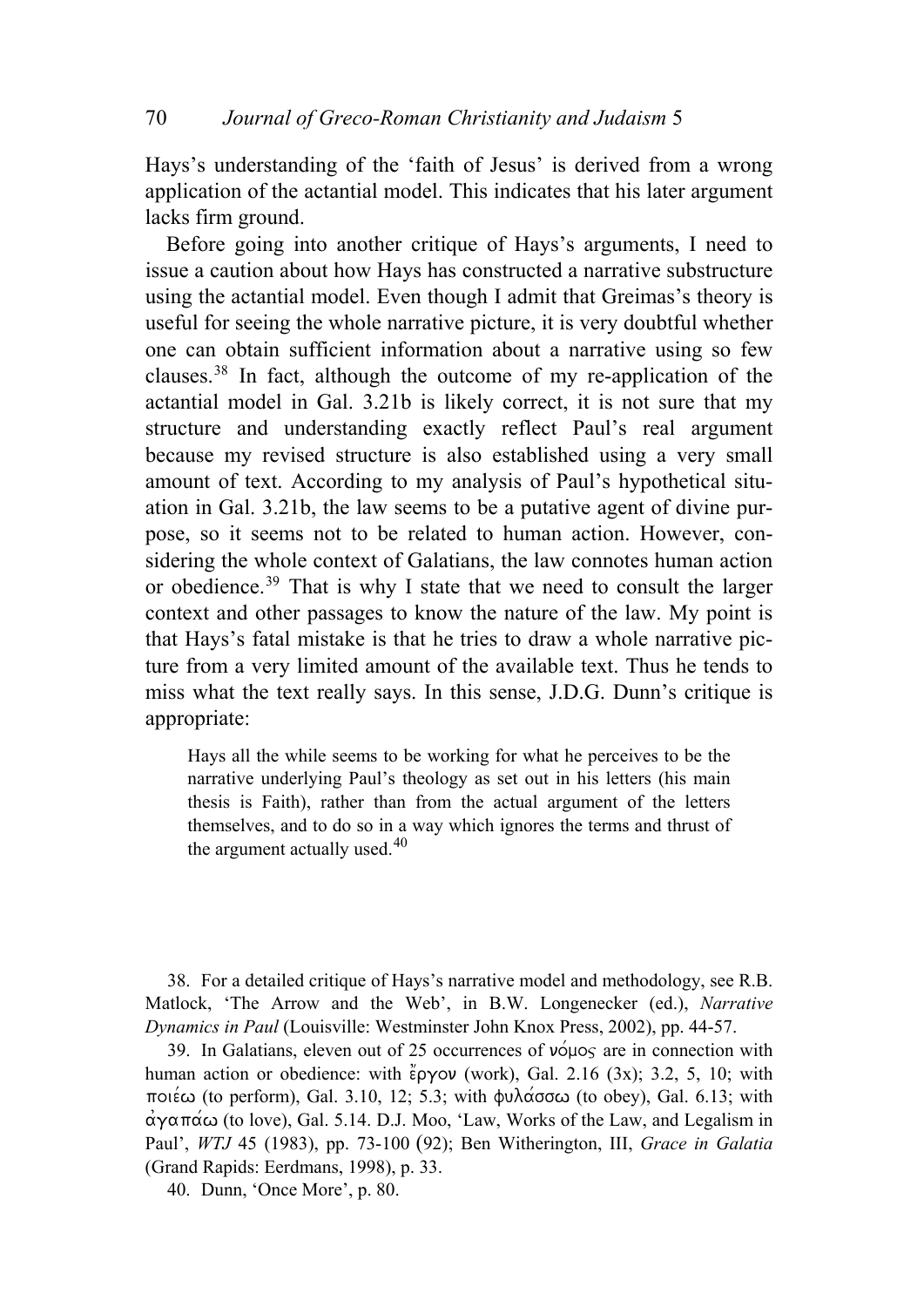# *Where is Paul's Major Concern? Is Paul Emphasizing the Objective Fact of Salvation or the Human Act of Believing?*

One of the corollaries of Hays's position is an antithesis between the law and Jesus' action. He considers that one of the major issues between Paul and his opponents is the antithesis of human action versus divine action as the ground for justification. Thus, for Hays, Paul contends that the objective fact of Jesus' faithful obedience to death is the means of salvation, not the human act of believing. This idea is reflected in his description of the emphasis of Paul's opponents, whom Hays calls 'Missionaries':

The Missionaries' emphasis on circumcision and law observation as the conditional grounds for covenant membership negates the sufficiency of God's grace, which was shown through the death of Jesus for our sake (2.20-21). The cross, not the law, is the basis of our relationship to God. In short the Missionaries have a deficient Christology.[41](#page-20-0)

The theological result of this logic would be, as J.D.G. Dunn admits, very powerful and important.<sup>[42](#page-20-1)</sup> However, is the antithesis of the law and Jesus' action Paul's real concern in Galatians?<sup>[43](#page-20-2)</sup> If, as Hays argues, the objective gospel, which is about Jesus' faithful obedience on a cross, is Paul's major interest, why does Paul mention the human act of believing? Hays understands that the verb for having faith ( $\pi$ ιστεύ $\omega$ ) is not the primary concern in Paul's argument, in that it is a human action consequent on the faithfulness of Christ. Is this true? There are at least three places in Galatians where Paul clearly speaks of the human act of believing (Gal. 2.16; 3.6, 22), and in all of them, this act is expressed by the verb  $\pi$  iotevico. Whether Hays's claim that 'there are no cases in Galatians where the noun  $\pi$ io $\tau$  unambiguously denotes "human" believing in Christ"<sup>[44](#page-20-3)</sup> is correct or not, the passages that apparently mention the human act of believing using the cognate verb are important. In this part, I will investigate Paul's concern in those passages which speak of the human act of believing.

<span id="page-20-0"></span>41. R.B. Hays, *The Letter to the Galatians* (Nashville: Abingdon Press, 2000), p. 186.

42. Dunn, 'Once More', p. 79.

<span id="page-20-3"></span><span id="page-20-2"></span><span id="page-20-1"></span>43. For example, Witherington, who is pro 'faith of Christ', claims, 'the larger antithesis which stands behind works versus faith, is Law versus Christ'. (Witherington, *Grace in Galatia*, p. 182).

44. Hays, ' $\Pi\Sigma\Gamma\Sigma$  and Pauline Christology', p. 59.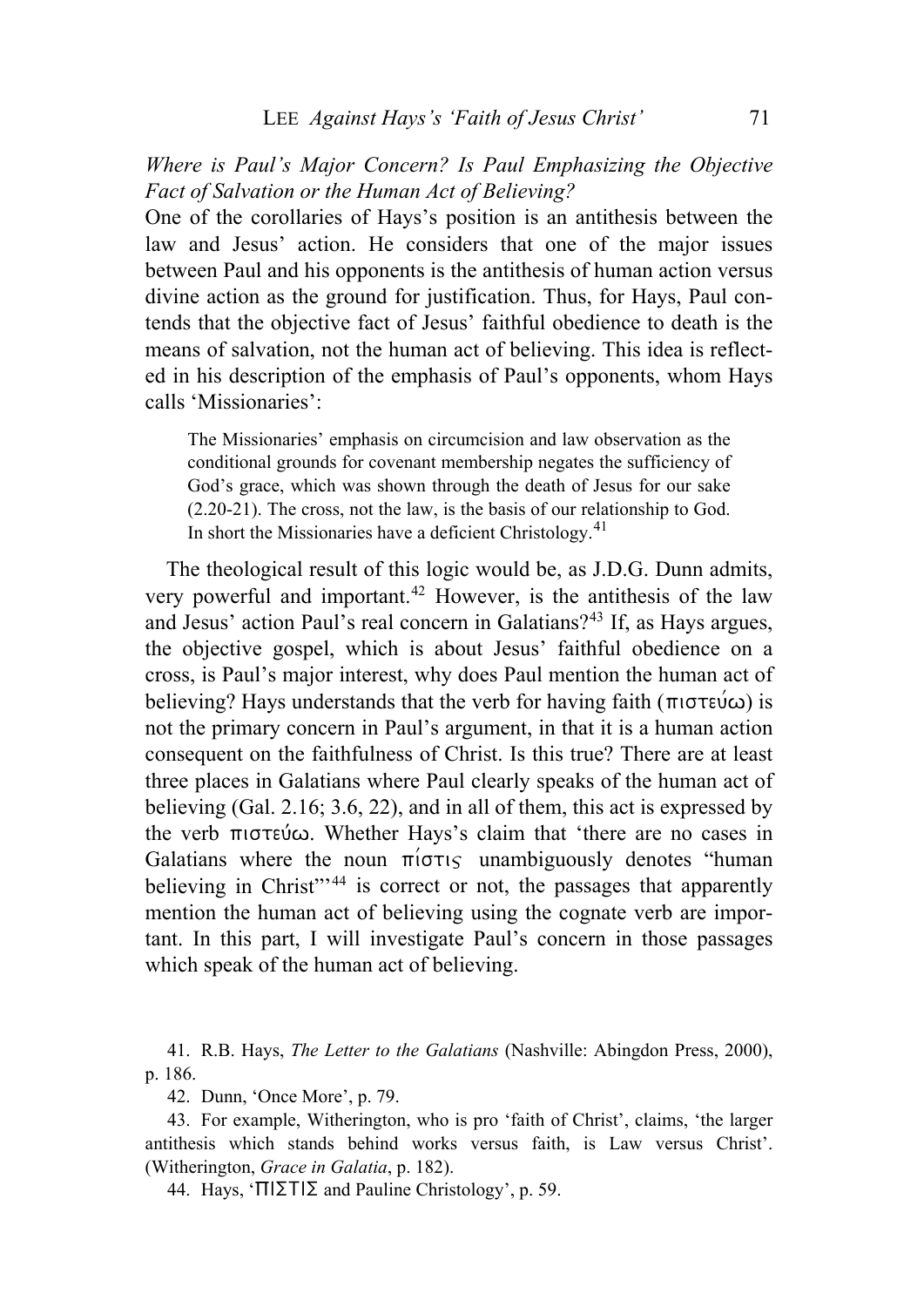*Galatians 2.16*. Galatians 2.16 contains all three components: the law, faith, and the act of believing. Where, then, does Paul put his emphasis among these three? The first clause of Gal. 2.16 seems to be attached to Gal. 2.15.<sup>[45](#page-21-0)</sup> The whole unit consists of five clauses: a verbless clause (Gal. 2.15), a participle clause (Gal. 2.16a), a finite clause (Gal. 2.16b), a  $\theta$ v $\alpha$  clause (Gal. 2.16c) and a  $\theta$ <sup>r</sup> clause (Gal. 2.16d). The structure of this unit is given below:

A: ημείς φύσει 'Ιουδαΐοι και ουκ εξ εθνων αμαρτωλοί· (2.15)

B: ειδότες [δε] ότι ου δικαιούται ανθρωπος εξ έργων  $\nu$ όμου έὰν μὴ διὰ πίστεως 'Ιησοῦ Χριστοῦ, (2.16a)

 $C: \kappa\alpha$ in hueis eis Xpiotov 'Ingouv etrioteu/gauev, (2.16b)

B': ινα δικαιωθώμεν εκ πίστεως Χριστού και ουκ εξ  $\overset{\circ}{\epsilon}$ ργων νόμου, (2.16c)

B": ότι έξ έργων νόμου ου δικαιωθήσεται πασα σάρξ  $(2.16d).$ 

In this frame, the prominent part is Gal. 2.16b for several reasons. First, Gal. 2.16b is an independent finite clause, whereas the others are dependent clauses (except for Gal. 2.15, which is a verbless clause). In normal cases, the independent clause is more important than the dependent clause(s) because a dependent clause exists in relation to the independent clause and works as a subsidiary.[46](#page-21-1)

<span id="page-21-0"></span>45. The ol[de](http://www.perseus.tufts.edu/cgi-bin/morphindex?lang=greek&lookup=de%2F&bytepos=1276111&wordcount=1&embed=2&doc=Perseus%3Atext%3A1999.01.0155)st manuscript ( $P^{45}$ ) omits the conjunction  $\delta \acute{\epsilon}$  (cf. A  $D^2$   $\Psi$  etc.). R.N. Longenecker, *Galatians* (Dallas: Word, 1990), p. 83; J.D.G. Dunn, *The Epistle to the Galatians* (Peabody, MA: Hendrickson, 1993), p. 131.

<span id="page-21-1"></span>46. A.J. Hultgren, who insists on the objective genitive interpretation, thinks Gal. 2.16b is a parenthetical clause (A.J. Hultgren, 'The PISTIS CHRISTOU Formulation in Paul', *NovT* 22 [1980], pp. 248-63 [255]); But as S.K. Williams, who argues for the subjective genitive interpretation, rightly points out, Gal. 2.16b is not a parenthetical clause but the 'main clause of the sentence whose principal components are "we…since we realize…even we have believed…in order that we might be justified…because…"' S.K. Williams, 'Again *Pistis Christou*', *CBQ* 49 (1987), pp. 431-47 (436).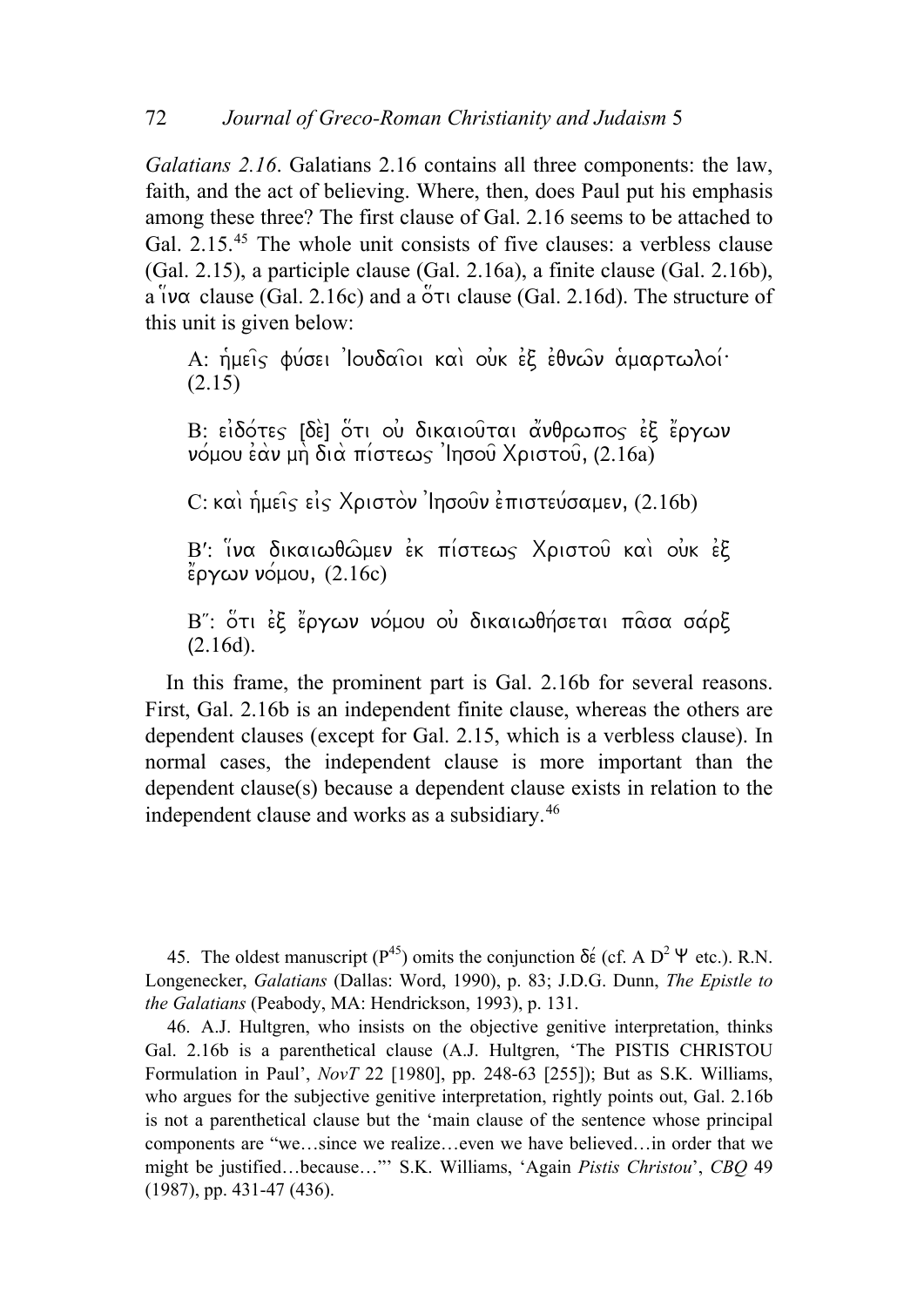Secondly, Gal. 2.16b has an emphatic pronoun  $\hat{\eta}$ µ $\hat{\epsilon}$ is  $\hat{\epsilon}$ <sup>[47](#page-22-0)</sup> Since Greek is monolectic, it is not necessary for a clause to have a pronoun as subject. If the pronoun is used as an extra indicator of the subject, it often works as a prominence marker in a discourse.<sup>[48](#page-22-1)</sup>

The third reason is the existence of the last clause:  $\overline{Q}$  of  $\overline{E}$   $\overline{E}$   $\overline{Q}$   $\overline{Q}$   $\overline{Q}$  $ν$  ομου ου δικαιωθήσεται π $\alpha$ σα σάρξ. At first glance, the idea of the sentence is understandable without this last clause and the structure seems more symmetrical without it (B–C–B′). Then why did Paul add it? In my opinion, Paul wanted to emphasize his main point by adding this clause. As many scholars agree, it comes from Ps. 143.2:  $\overleftrightarrow{\text{O}}\tau\textsubscript{U}$  ov  $\delta$ ικαιωθήσεται ενώπιον σου πας ζων ('because no living being will be justified before you'). This means that he would like to give a proof-text for his main statement by quoting the Old Testament.<sup>[49](#page-22-2)</sup> Paul's intention is shown more strongly by how he modifies the Psalm: he adds  $\epsilon \xi$  epycov vous and changes  $\pi \hat{\alpha} \varsigma$   $\zeta$  and to  $\pi \hat{\alpha} \sigma \alpha$  saps. These modifications highlight the contrasts shown in Gal. 2.16. In fact, besides the contrast between the works of the law and  $\pi i\sigma\tau$  $X$ ριστου,<sup>[50](#page-22-3)</sup> there are some other significant contrasts in this verse. One is the contrast between negative and positive expressions. Paul uses negative expressions when he mentions the works of the law:  $\dot{\rm o}$  $\delta$ ικαιούται άνθρωπος εξ έργων νόμου (Gal. 2.16a); and our εξ  $\ell$ ργων νόμου (Gal. 2.16b). But he expresses πίστις Χριστού in a positive manner. In this frame of negative–positive contrast, he adds one more negative expression about the works of the law, so that he may stress more clearly their dark side. The other contrast is between 'persons'. In Gal. 2.16, Paul distinguishes between 'us', who believe in Jesus and are justified, and people, who are not justified  $(\check{\alpha} \nu \theta \rho \omega \pi o_s)$ 

<span id="page-22-0"></span>47. Even though Gal. 2.15 has the same pronoun ( $\hat{\eta}$ μείς), it is not emphatic because it is the subject of a verbless clause.

<span id="page-22-1"></span>48. S.E. Porter, *Idioms of the Greek New Testament* (Sheffield: Sheffield Academic Press, 1992), p. 303.

<span id="page-22-2"></span>49. Burton, *Galatians*, p. 123, says, '[T]his clause, added at the end of a verse which has already twice expressed in effect the same thought, is evidently intended to confirm what has been said by the authority of scripture.'

<span id="page-22-3"></span>50. P.J. Achtemeier, 'Apropos the Faith of/in Christ', in E.E. Johnson and D.M. Hay (eds.), *Pauline Theology*, 82-92 (83), thinks this is an ABBA pattern: (A) the works of the law; (B)  $\pi$ i $\sigma\tau$ <sub>15</sub>  $X$  $\rho$ ιστου $\sigma$ ; (B')  $\pi$ iστις  $X$  $\rho$ ιστου $\sigma$ ; (A') the works of the law.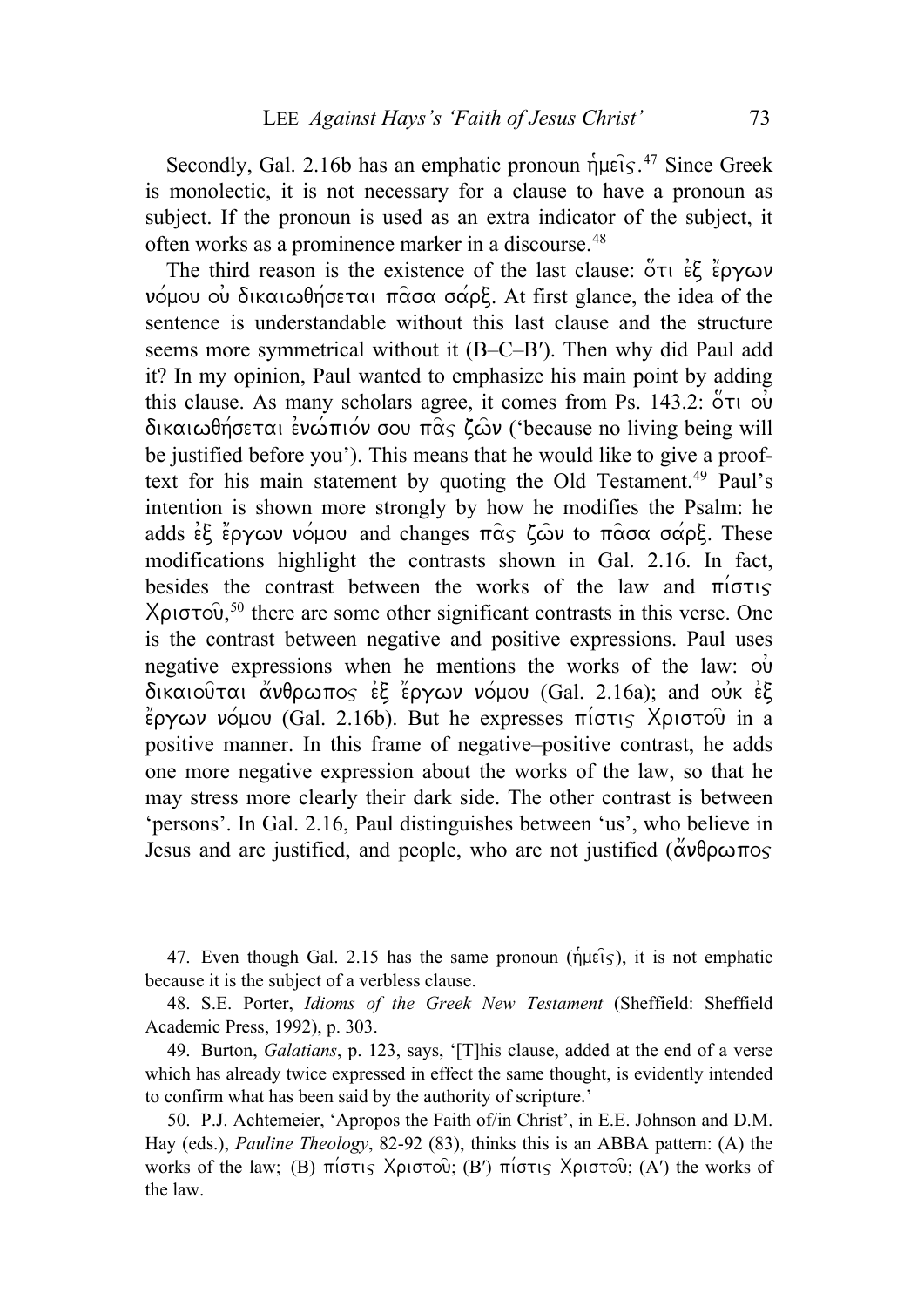[Gal. 2.16b]).<sup>[51](#page-23-0)</sup> He completes this antithetical contrast by adding a word ( $\sigma \alpha \rho \xi$ ) from his own typical vocabulary with the emphatic word  $\pi \alpha$ <sub>S</sub>:  $\pi \hat{\alpha} \sigma \alpha \sigma \hat{\alpha} \rho \xi$ , '*all flesh* will not be justified through the works of the law'. Thus, Paul's intention in adding Gal. 2.16d is to stress his point.

What is this point that he wants to stress by adding Gal. 2.16d? On the one hand, as a causal clause, Gal. 2.16d seems to be directly linked to Gal. 2.16b, a finite verb clause; and on the other hand, both Gal. 2.16b and 2.16d use emphatic markers ( $\hat{n}$ u $\hat{\epsilon}$ ) and  $\hat{\pi}$  $\hat{\alpha}$  $\sigma\alpha$ ) for the contrasted words ('us' and 'flesh/people). Therefore, in my view, the reason Paul adds the last clause is to highlight his statement '*Even we*  believe in Christ Jesus'.[52](#page-23-1)

In sum, in spite of Hays's insistence that 'Paul's point is that "even we Jews by birth" (i.e., not just Gentiles) have placed trust in Christ *instead of* in works of the law as the ground of justification', Paul's real emphasis is not on the contrast between the object of believing, i.e., believing in Christ versus believing in works of the law.[53](#page-23-2) According to the above observations, the main focus of Gal. 2.16 is not just on the antithesis between the law and  $\pi$ iotis Xpiotou, or on a contrast between God's deed and any human act, but on Paul's act of believing in Jesus for justification.<sup>[54](#page-23-3)</sup> Moreover, if adding Gal. 2.16d is for

<span id="page-23-0"></span>51. Interestingly, Paul uses  $\ddot{\alpha} \nu \theta \rho \omega \pi \circ \varsigma$  with a negative connotation in some places in Galatians (Gal. 1.1 (2x), 10 (3x), 11, 12). These occurrences mainly have a relation to his authority or gospel, such as the origin of his apostleship (Gal. 1.1  $[2x]$ ); his attitude toward his gospel (Gal. 1.10  $[3x]$ ); or the origin his gospel (Gal. 1.11, 12).

<span id="page-23-1"></span>52. S.K. Williams, 'Again *Pistis Christou*', p. 443, suggests an odd interpretation for this clause. He separates the verb and the preposition in his interpretation, so that he thinks it means that because of a person's believing, he/she enters the realm of 'in Christ'. His idea is based on the parallel between Gal. 3.27 (είς Χριστον έβαπτίσθητε) and this clause (είς Χριστον 'Ιησούν επιστεύσαμεν). However, he does not take into account that even though the syntax is the same, if the lexis is different, the approach and interpretation could be different. Hays, *The Faith of Jesus Christ*, p. 156, admits that this clause indicates a human act of believing, but agrees with this part of Williams's idea without considering this basic principle. For fairly insightful critiques on the linguistic approach of the subjective genitive reading, see R.B. Matlock, 'Detheologizing the  $\Pi$ | $\Sigma$ T| $\Sigma$ XPIΣTOY Debate: Cautionary Remarks from a Lexical Semantic Perspective', *NovT* 42 (2000), pp. 1-23.

53. Hays, *The Letter to the Galatians*, p. 237. Emphasis his.

<span id="page-23-3"></span><span id="page-23-2"></span>54. J.L. Martyn asserts that Paul's focus in Gal. 2.16 and 3.22 is God's initiative in the act in salvation: 'All of these passages [Gal. 2.16; 3.2, 22], in a word, reflect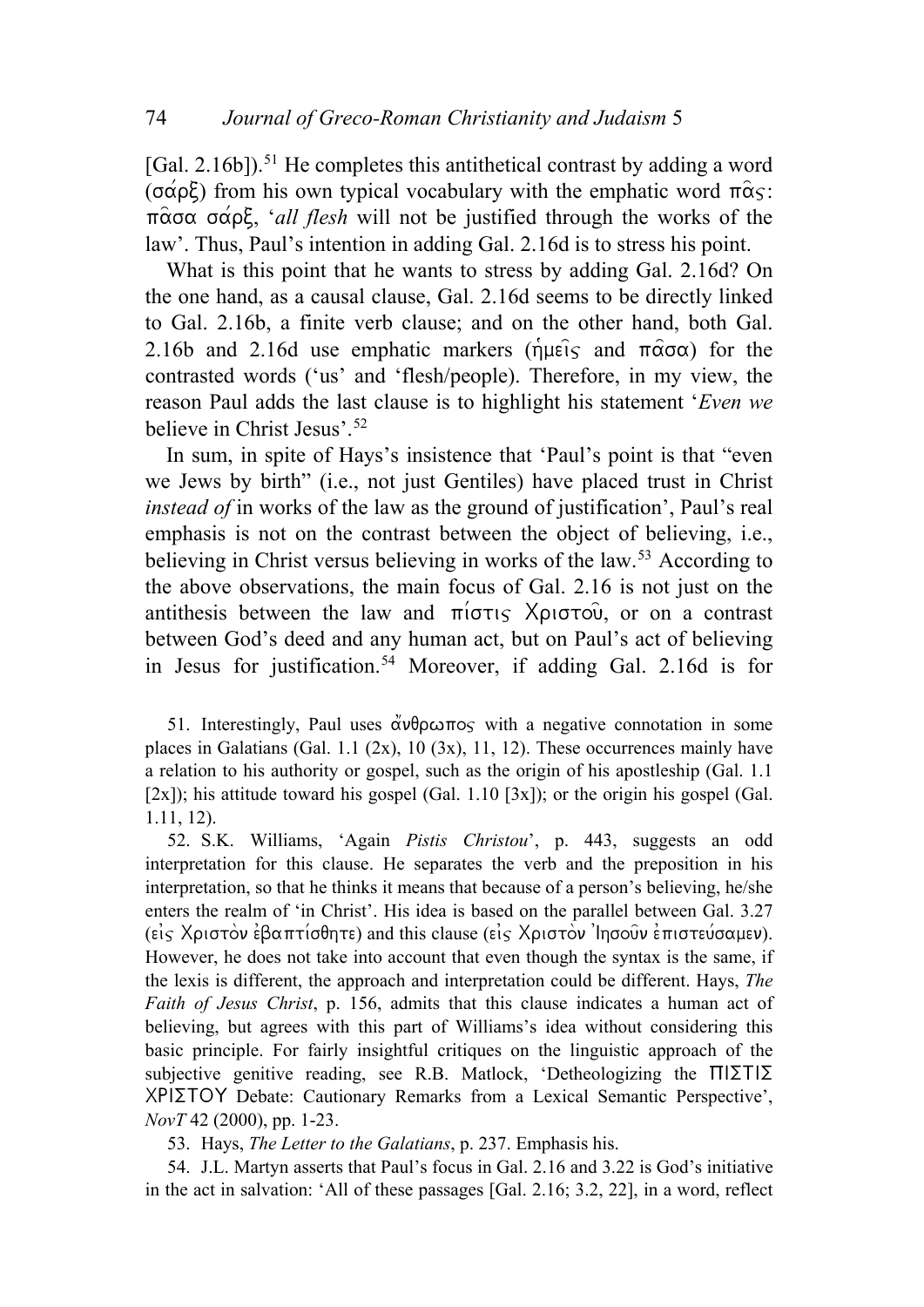contrast to Gal. 2.16b, his main interest is the contrast between the act of believing and works of the law. Contrary to Hays's understanding, if  $\pi$ i $\sigma\tau$ <sub>i</sub> X $\rho$ <sub>i</sub> $\sigma\tau$ <sup>o</sup> means 'faith *in* Christ', the issue of human believing in opposition to the works of the law in justification becomes more prominent, because Paul emphasizes it by many repetitions.<sup>[55](#page-24-0)</sup>

Furthermore, in thinking of Paul's emphasis, the context of Gal. 2.15- 16 should not be ignored. In fact, there has been a scholarly debate on the nature of this part: is this part of the contents of Paul's speech to Peter or the beginning of Paul's universal argument?<sup>[56](#page-24-1)</sup> Whether it is part of Paul's rebuke or not, his emphasis on the human act of believing is still important. If Gal. 2.15-16 is Paul's words to Peter, it would mean that the central issue of the Antiochian event is the contrast between human believing and the works of the law. On the other hand, if Gal. 2.15-16 is the beginning of Paul's universal argument in

Paul's keen interest in the issue of the genesis of human faith.' As evidence for this idea, he suggests the order of Gal. 2.16 and 3.22, i.e. God's deed comes first and the human deed follows. (J.L. Martyn, *Galatians* [AB, 33A; New York: Doubleday, 1997], p. 276). His argument is not convincing, however. The whole content and accent of Gal. 2.16 is about 'us', not God's act, because 'we' is depicted as the subject of this verse, but God is the hidden Actor of justification. Moreover, there is no hint in this verse that God's deed facilitates the human act of believing for obtaining justification. Even Gal. 2.16a is not about God's initiative or act but about the knowledge on which Paul bases his act of believing.

<span id="page-24-0"></span>55. This is not careless redundancy. With regard to this verse, Williams says, 'If at Gal. 2.16 Paul intended to speak of faith in Christ, he would more likely have written *hina dikaiōthōmen ek pisteōs* (i.e. the faith just referred to by which "we have believed in Christ Jesus") rather than *hina dikaiōthōmen ek pisteōs Christou*. Apparently the apostle wants to distinguish in some way between believing *eis Christon* and *pistis Christou*.' (Williams, 'Again *Pistis Christou*', pp. 435-36); However, what Williams distinguishes between in  $\epsilon$ <sub>K</sub>  $\pi$ *i* $\sigma$  $\epsilon$ <sub>K</sub>  $\sigma$ <sup>2</sup> $\epsilon$ <sub>K</sub>  $\pi$ *i* $\sigma$  $\epsilon$ <sub>M</sub> $\epsilon$ <sub>S</sub><sup> $\epsilon$ </sup>  $X$ ριστού is not obvious. Are these so different? Is it illogical for Paul to repeat an important word (Christ) without signaling a shift in meaning? If so, how can we understand other repetitions such as  $\epsilon\xi$  έργων νόμου and δικαιόω? Matlock insightfully and correctly points out that '[t]o claim that the objective genitive reading of Gal. 2.16 renders the verse "full of redundancies and tautology" (so Howard) is clearly excessive, given that the threefold repetition of both  $\epsilon \xi$   $\zeta$   $\sim$   $\epsilon$  $\gamma$   $\omega$   $\nu$   $\sim$   $\omega$  and [dikaio/w](http://www.perseus.tufts.edu/cgi-bin/morphindex?lang=greek&lookup=dikaiwqw%3Dmen&bytepos=1270490&wordcount=1&embed=2&doc=Perseus%3Atext%3A1999.01.0155) might just as well be thought to *demand* a threefold repetition of "faith in Christ."" (R.B. Matlock, "Even the Demons Believe": Paul and  $\pi(\sigma\tau)$ ,  $X\rho\sigma\sigma\sigma\sigma'$ , *CBQ* 64 [2002], pp. 300-318 [307]). Emphasis his.

<span id="page-24-1"></span>56. The NASB translates it as part of Paul's speech to Peter, but the NRSV takes it as a part of Paul's further argument. For details, see Longenecker, *Galatians*, pp. 80-81.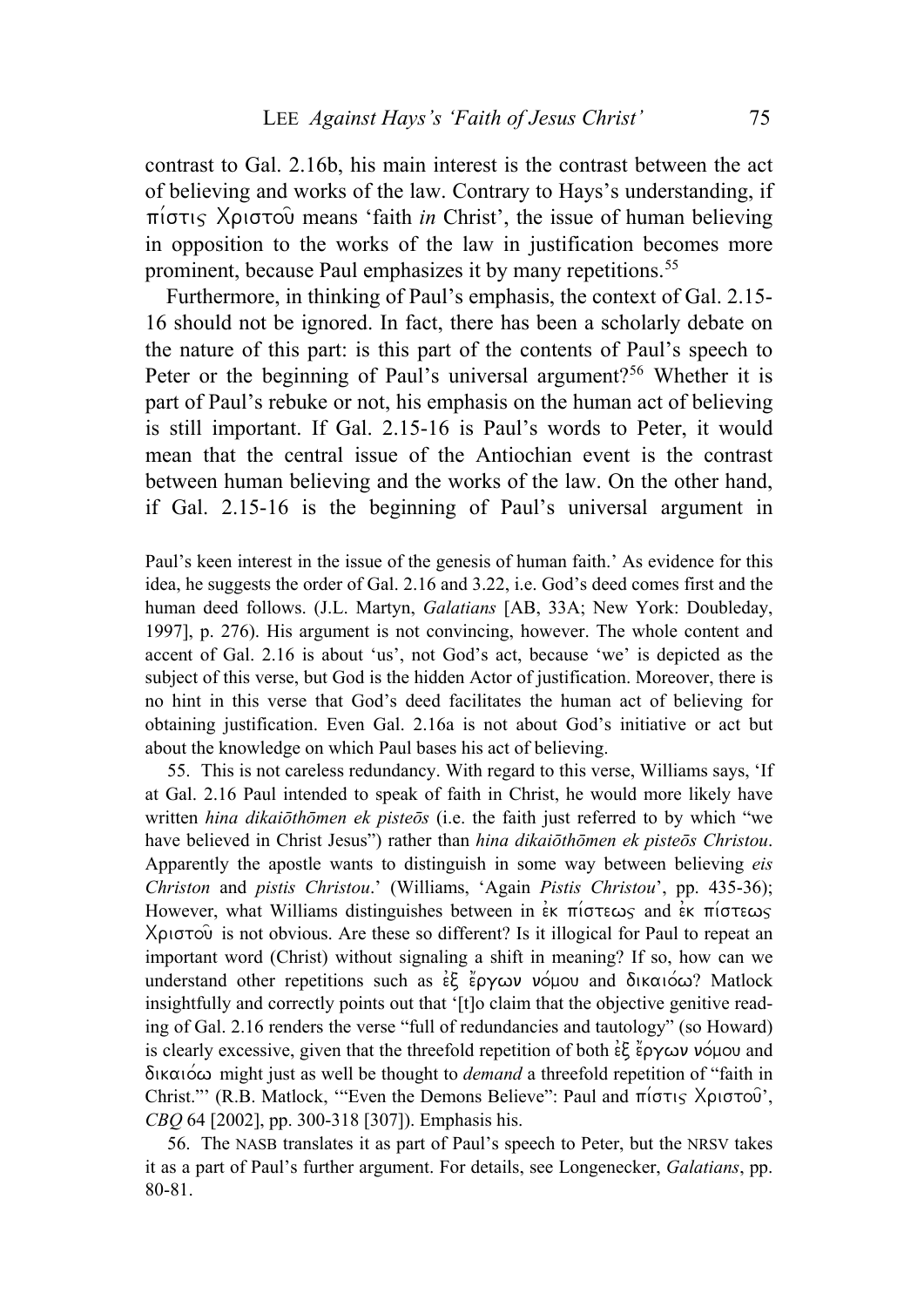Galatians, it means that he declares that his whole argument is about the importance of the human act of believing with regard to the matter of the works of the law. To whichever section Gal. 2.15-16 belongs, it articulates Paul's concern: 'The human act of believing is important for being justified, so, *even we* believe in Christ Jesus.' The position of this section between these two parts of Galatians implies that the following argument will share this emphasis on the human act of believing in contrast to the works of the law.[57](#page-25-0)

*Galatians 3.6*. The second occurrence of the human act of believing is in Gal. 3.6: καθώς 'Αβραάμ επίστευσεν τω θεω, και ελογίσθη  $\alpha$   $\alpha$   $\beta$   $\beta$   $\alpha$  and  $\alpha$  and  $\alpha$  are according to this verse, for Abraham, the act of believing was *the means* by which he was justified by God. This verse has a relation to Gal. 2.16 in two ways.

First, as Gal. 2.16 has linked the human act of believing to justification, especially in the contrast between 2.16b and 2.16d, Gal. 3.6 also connects the act of believing with receiving justification. Hays suggests a different understanding of this verse. He thinks that basically the Abraham story is not about the human act of believing, but about God's working or activity.<sup>[58](#page-25-1)</sup> His idea comes from the antithesis shown in his construal of the narrative structure through the application of the actantial model.[59](#page-25-2) But, as I have shown above, since his application has serious problems, his idea of a human–divine antithesis is not convincing.[60](#page-25-3) If, as Hays insists, the point of Gal. 3.6 is about God's working, Paul has not chosen an appropriate example when he quotes Gen. 15.6, because there God's role is not primary. In Gal. 3.6, Abraham appears as an active agent ( $\epsilon \pi$ i $\sigma \tau \in \mathcal{V}$ ), and God is implied as a hidden Actor in the passive voice verb ( $\epsilon \lambda o \gamma o \theta \eta$ ). Moreover, the order of the

<span id="page-25-0"></span>57. Hays, *The Faith of Jesus Christ*, p. 123, insists that Gal. 2.15-16 is part of the commonly acknowledged confessional traditions of the early church. If so, my observation becomes more important because Gal. 2.15-16 means that when Paul reminds the reader of the common confession, he begins his argument by putting emphasis on the human act of believing.

- 58. Hays, *The Faith of Jesus Christ*, p. 170.
- 59. Cf. Hays, *The Faith of Jesus Christ*, p. 162.

<span id="page-25-3"></span><span id="page-25-2"></span><span id="page-25-1"></span>60. When Hays, *The Faith of Jesus Christ*, pp. 129-31, deals with the contrast between the works of the law and  $\alpha$ kohs  $\pi$ iotews (Gal. 3.2, 5), he assumes the human–divine antithesis as a foundational truth. But this is not obvious from the text, and its application leads to a dubious outcome.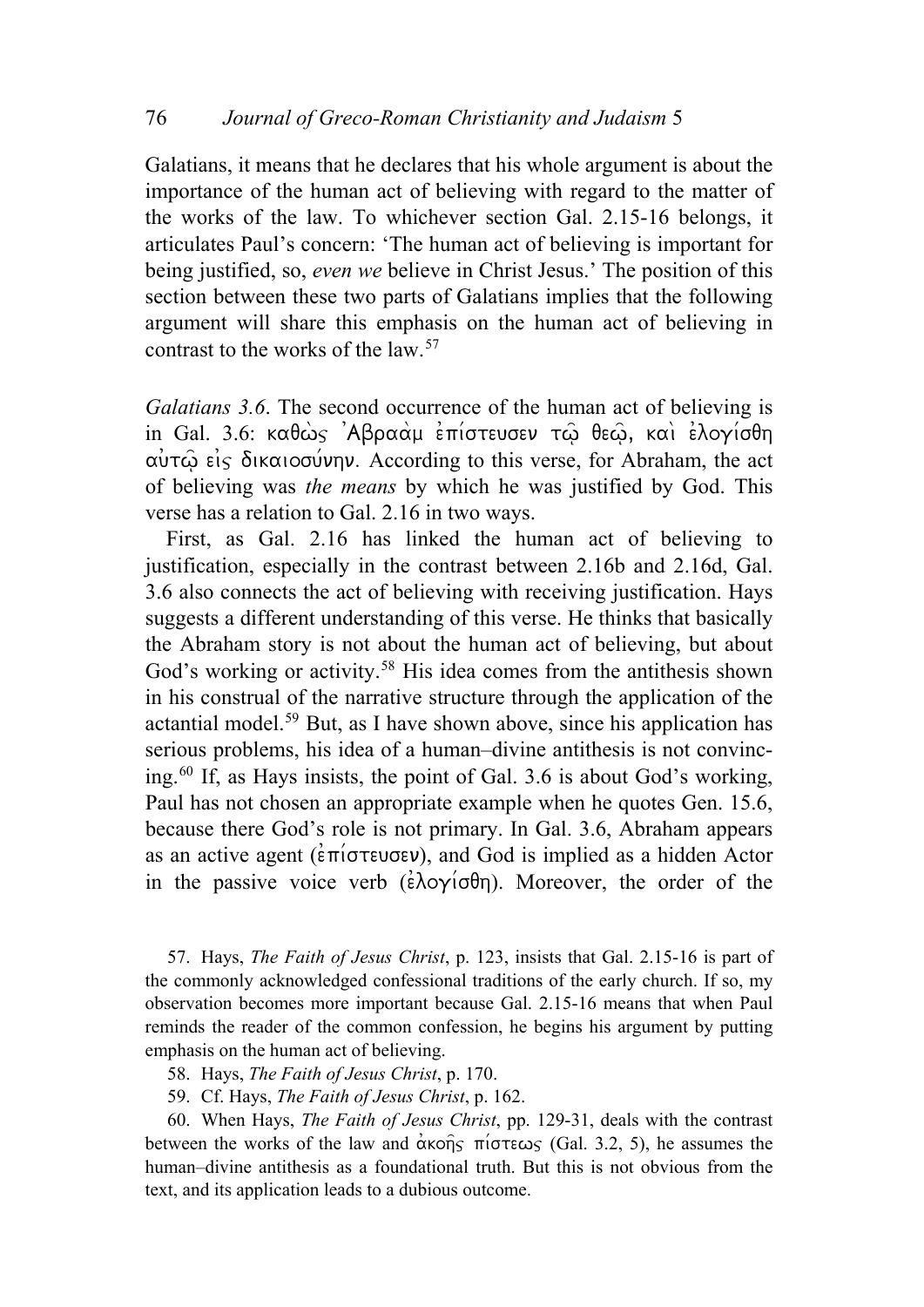structure of this verse is that Abraham's action comes first, then God's work follows. So the key idea of Gal. 3.6 is not about God's working, but about human action, especially the act of believing through which God recognizes Abraham as righteous. Thus, Paul here contrasts the human act of believing and the works of the law for justification in Gal.  $3.6<sup>61</sup>$  $3.6<sup>61</sup>$  $3.6<sup>61</sup>$  as he does in Gal. 2.16.

Secondly, the context of Gal. 3.6 is similar to that of Gal. 2.16 in two ways. Both Gal. 2.16 and 3.6 are situated in passages relating to the issue of the works of the law. And like Gal. 2.16, Gal. 3.6 is both another beginning point of Paul's argument, where he appeals to an example from the Old Testament, and also the key statement on which the following argument is established. Thus, Gal. 3.6 is significant for understanding Paul's concern because, as the beginning of his defense, it contains the premise of his following argument.

Therefore, the content of Gal. 3.6 is obviously important for Paul as he deals with the problem of the works of law and justification. At the start of his discussion of the law and justification, he shows the direction he is going by his choice of an example from the Old Testament, and mentions the importance of the role of the human act of believing in obtaining justification. Thus, for Paul, the human act of believing seems to be the answer to the issue of the law and justification in Galatian church.

*Galatians 3.22*. The camp of those who argue for 'the faith of Jesus' strongly maintains that if  $\pi(\sigma\tau)$  'Ingou Xprotou' means 'faith in Jesus Christ', another reference to believing ( $\tau$ ois  $\pi$ ιστεύουσιν) is a redundancy. So they understand  $\pi(\sigma\tau)$  'Ingou Xpi $\sigma\sigma$  as the source of

<span id="page-26-0"></span>61. Very oddly, Hays tends to ignore this aspect when he deals with Gal. 3.7-9. On p. 173 of *The Faith of Jesus Christ,* he says that Gal. 3.8 is from a mixed quotation of Gen. 12.3 and 18.18. But two pages later, he compares Gal. 3.8 with Gen. 22, and concludes that  $\epsilon$ <sup>k</sup>  $\pi$ i $\sigma$ teωs in Gal. 3.8 is Abraham's faith or faithfulness, which means Abraham's obedience to God's word by offering his son (Isaac). From this understanding, he insists that  $\pi(\sigma\tau)$  X $\rho\sigma\sigma\tilde{\omega}$  is Christ's faith or faithfulness (Hays, *The Faith of Jesus Christ*, pp. 173-77). However, Gal. 3.18 is not from Gen. 22, but from Gen. 12.3 and 18.18, where there is no mention of Abraham's faithful obedience to God's word. The content of Gen. 12.3 and 18.18 is not Abraham's act of obedience but his mere believing. Thus, πιστώ 'Aβραάμ in Gal. 3.9 is not 'faithful Abraham' but 'believing Abraham'. In this sense, Dunn's reading is correct (Dunn, 'Once More', p. 71; and *The Epistle to the Galatians*, pp. 159-67).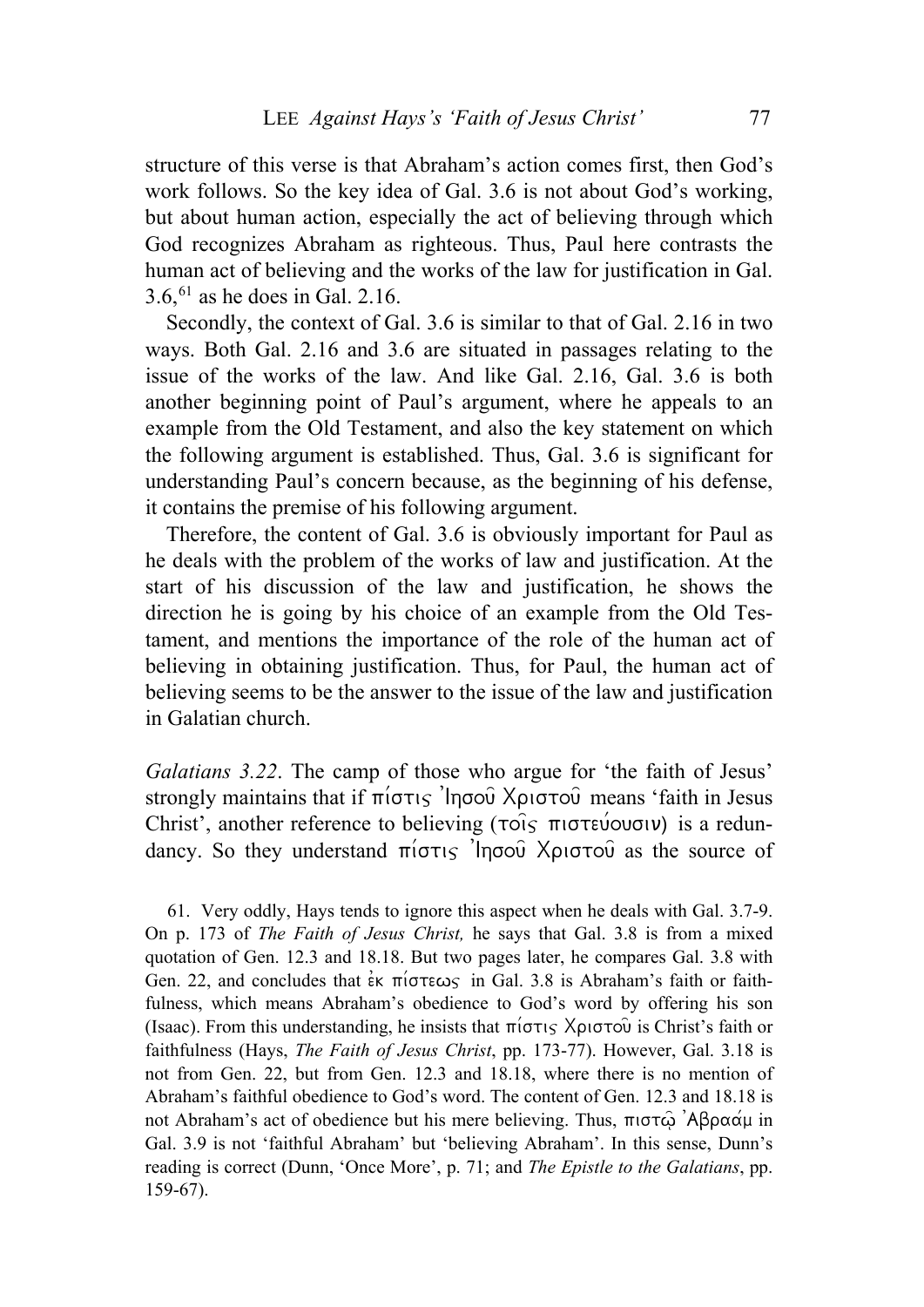salvation and the verb form  $(\pi \circ \sigma \circ \omega)$  as a subsidiary act for receiving salvation.<sup>[62](#page-27-0)</sup> However, if my contention about Paul's interest in the human act of believing is true, Paul's use of the verb  $\pi$  is not a redundancy. Rather, it is likely a rhetorical device used for emphasis. That is, in regard to the issue of the law and justification, Paul shows his emphasis by using both the noun and verb forms of faith.

*Some implications from Paul's concern*. If the above observations are correct, Paul seems to put his stress on the human act of believing in the matter of the law and justification. Are these observations helpful for understanding the issue of  $\pi(\sigma\tau)$  'Ingou Xpi $\sigma\tau$ ou? I would argue so.

First, these observations show that, concerning the problem of the law and justification, Paul tends to focus on the aspect of the human act of believing. In Gal. 2.16, he even shows his concern by adding a modified citation from the Old Testament. Paul mentions that 'we' believed in Jesus because 'no one' can be justified through the works of the law. In Gal. 3.6, Paul reveals his stress on the human act of believing by stating the premise of his following argument: Abraham, a human, believed God, so he was recognized as righteous before God. In light of the location of both these verses in Paul's ongoing argument, Paul's emphasis on the human act of believing should not be neglected. Therefore, Hays's remark that 'the emphasis in Paul's theology lies less on the question of how we should dispose ourselves toward God than on the question of how God has acted in Christ to effect our deliver-ance' is misleading.<sup>[63](#page-27-1)</sup> Rather, in Galatians, Paul stresses the human act of believing in opposition to the works of the law in justification. This is not to say that the center of Paul's theology is the human act of believing, nor to say that Jesus' death is not important for Paul in Galatians. I agree that Paul's theology is theocentric and christocentric, and that Paul thinks the death of Jesus is an important event in Galatians. But my contention is that since the angle of Paul's theological response to the problem can be different according to the situation he is facing, the human–divine antithesis is not *the* only way to understand Paul's treatment in all situations. Consequently, it is fully possible for Paul to emphasize the aspect of human believing in the specific situation of the

<span id="page-27-1"></span><span id="page-27-0"></span>62. E.g. M.D. Hooker, 'ΠΙΣΤΙΣ ΧΡΙΣΤΟΥ', *NTS* 35 (1989), pp. 321-42 (329); Hays, *The Faith of Jesus Christ*, pp. 153, 158; Williams, 'Again *Pistis Christou*', p. 437.

63. Hays, ' $\Pi$ | $\Sigma$ T| $\Sigma$  and Pauline Christology', pp. 37-38.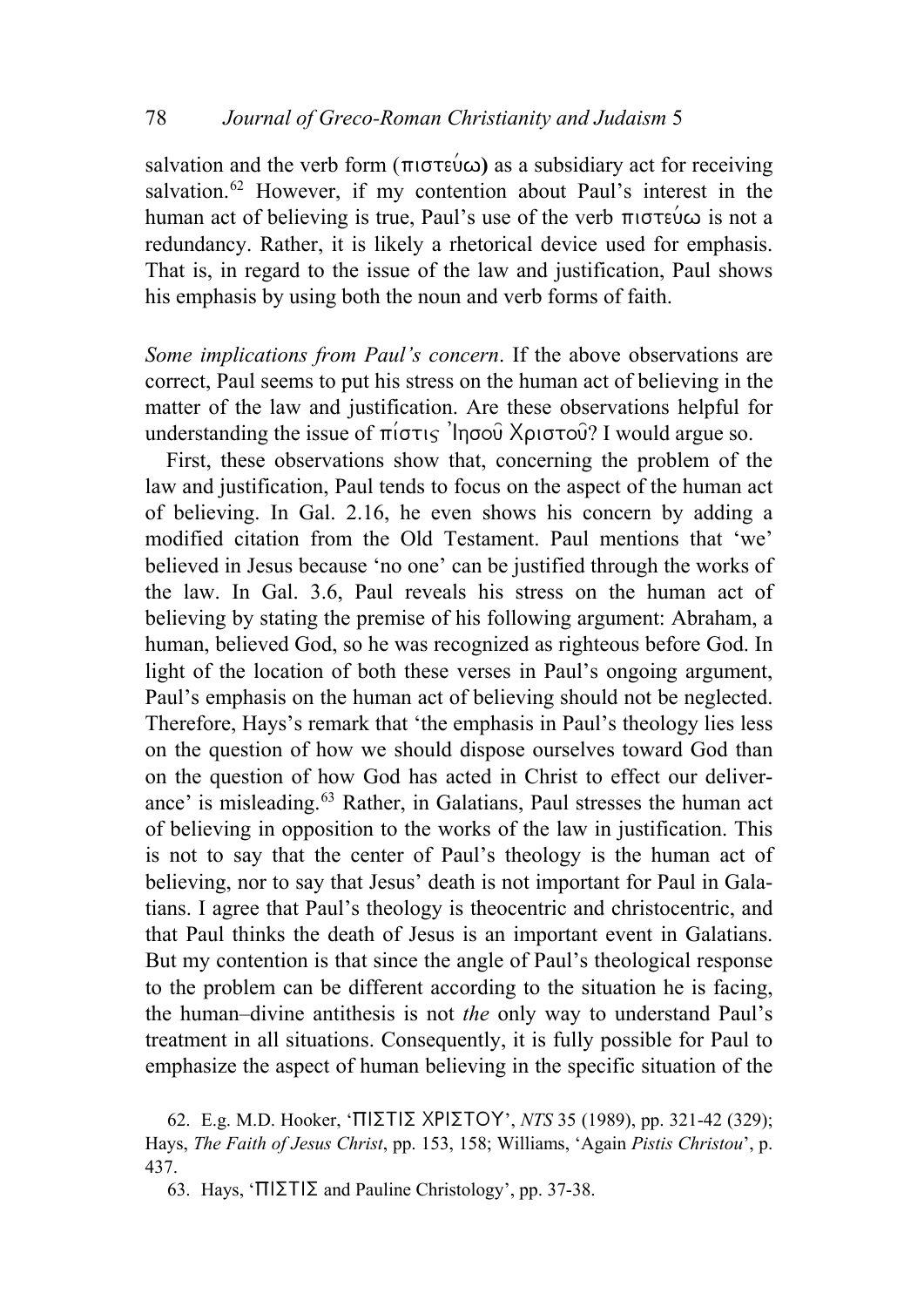conflict in Galatia. According to my observations, Paul's emphasis for the problem of the Galatian church was the human act of believing.

Secondly, if these observations are true, Hays's understanding of the thrust of Galatians is incorrect. Hays maintains that  $\pi$ io $\tau$ is 'Inoou  $Xριστού$  indicates Jesus' faith and it is Paul's major argument on the problem of the law in Galatians. Hays even seems to insist that every occurrence of  $\pi$ i $\sigma\tau$ <sub>s</sub> in Galatians could be read as the objective fact of Jesus' faithful action.<sup>[64](#page-28-0)</sup> If, however, Paul declares the human act of believing as his concern at important points, then the repeated references to  $\pi$ i $\sigma\tau$  as Jesus' faithful action would make Paul's argument very weak. This means that even though Paul speaks of his concern at the beginning point of his argument, he does not even mention his interest in the following argument except in Gal. 3.22. If this picture is true for the situation in Galatians, Paul seems to lose the focus of his argument, and his argument would become less effective to persuade the Galatian church. Does it make good sense to think that Paul, who regarded the situation of the Galatian church as a stand-or-fall crisis, blurred his argument by neglecting his focus? Probably not. On the contrary, it is more reasonable to think that Paul made every effort to persuade the Galatian church to cope with that serious problem by continuously mentioning his emphasis. In this sense, it would be better to think of pi/stij 'Ihsou= Xristou= as 'faith in Christ', which reflects his concern, the human act of believing.

Similarly, Hays's 'yes, both' interpretation is not appropriate for the serious situation of the Galatian church. He insists that since some of Paul's uses of  $\pi$ io $\tau$  are 'multivalent',  $\delta$  $\alpha$   $\tau$  $\hat{\eta}$  $\varsigma$   $\pi$ io $\tau$  $\epsilon \omega$  $\varsigma$  in Gal. 3.14 can imply both Christ's faithfulness and the human act of believing.<sup>[65](#page-28-1)</sup> However, as P.J. Achtemeier rightly points out, this unclear language cannot make Paul's argument effective in a very polemical situation. He comments,

I find particularly questionable the assumption that in critical areas of argument, Paul intended to be so vague as to include a kind of 'bothand' force to his language, i.e., that he intended to express himself so

<sup>64.</sup> Hays, ' $\Pi$ | $\Sigma$ T| $\Sigma$  and Pauline Christology', p. 59.

<span id="page-28-1"></span><span id="page-28-0"></span><sup>65.</sup> Hays, ' $\Pi$ | $\Sigma$ T| $\Sigma$  and Pauline Christology', p. 59; Hooker, ' $\Pi$ | $\Sigma$ T| $\Sigma$ XRISTOU', p. 341; Williams, 'Again *Pistis Christou*', pp. 431-37.